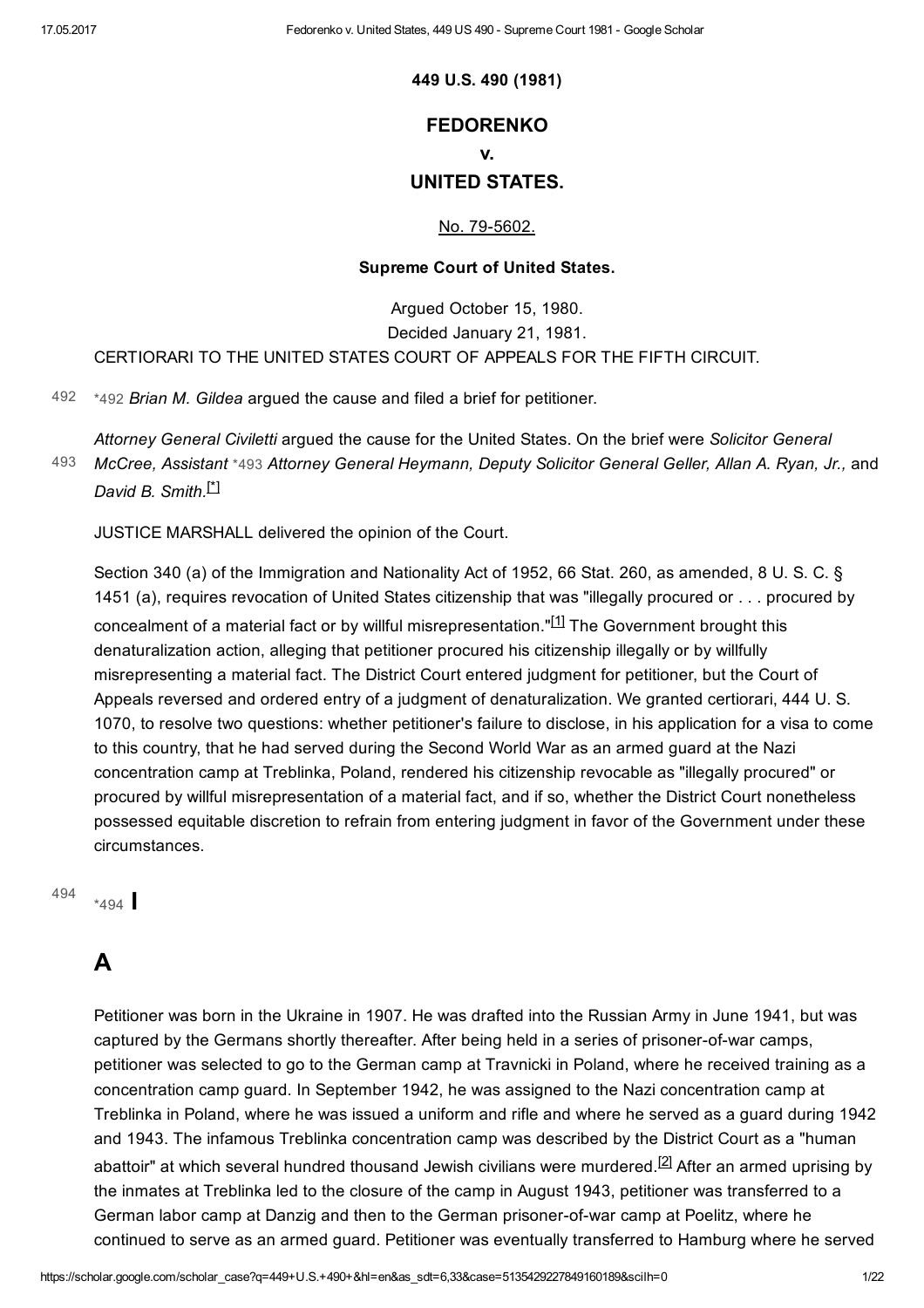as a warehouse guard. Shortly before the British forces entered that city in 1945, petitioner discarded his uniform and was able to pass as a civilian. For the next four years, he worked in Germany as a laborer.

[495](#page-1-0)

<span id="page-1-0"></span>[\\*495](#page-1-0) B

<span id="page-1-5"></span><span id="page-1-4"></span>In 1948, Congress enacted the Displaced Persons Act (DPA or Act), 62 Stat. 1009, to enable European refugees driven from their homelands by the war to emigrate to the United States without regard to traditional immigration quotas. The Act's definition of "displaced persons"<sup>[\[3\]](#page-15-1)</sup> eligible for immigration to this country specifically excluded individuals who had "assisted the enemy in persecuting civil[ians]" or had "voluntarily assisted the enemy forces . . . in their operations. . . ." [\[4\]](#page-15-2) Section 10 of the DPA, 62 Stat. 1013, placed the burden of proving eligibility under the Act on the person seeking admission and provided that " [a]ny person who shall willfully make a misrepresentation for the purpose of gaining admission into the United States as an eligible displaced person shall thereafter not be admissible into the United States." The Act established an elaborate system for determining eligibility for displaced person status. Each applicant was first interviewed by representatives of the International Refugee Organization of the United Nations (IRO) who ascertained that the person was a refugee or displaced person.<sup>[\[5\]](#page-15-3)</sup> The applicant [\\*496](#page-1-1)

was then interviewed by an official of the Displaced Persons Commission,<sup>[\[6\]](#page-15-4)</sup> who made a preliminary determination about his eligibility under the DPA. The final decision was made by one of several State Department vice consuls, who were specially trained for the task and sent to Europe to administer the Act.  $\Box$  Thereafter, the application was reviewed by officials of the Immigration and Naturalization Service (INS) to make sure that the applicant was admissible into the United States under the standard immigration laws.

<span id="page-1-8"></span><span id="page-1-7"></span><span id="page-1-6"></span><span id="page-1-1"></span>In October 1949, petitioner applied for admission to the United States as a displaced person. Petitioner falsified his visa application by lying about his wartime activities. He told the investigators from the Displaced Persons Commission that he had been a farmer in Sarny, Poland, from 1937 until March 1942, and that he had then been deported to Germany and forced to work in a factory in Poelitz until the end of

[497](#page-1-2)

[496](#page-1-1)

<span id="page-1-9"></span><span id="page-1-2"></span>the war, when he fled to Hamburg.<sup>[\[8\]](#page-15-6)</sup> Petitioner told the same [\\*497](#page-1-2) story to the vice consul who reviewed his case and he signed a sworn statement containing these false representations as part of his application for a DPA visa. Petitioner's false statements were not discovered at the time and he was issued a DPA visa, and sailed to the United States where he was admitted for permanent residence. He took up residence in Connecticut and for three decades led an uneventful and lawabiding life as a factory worker.

<span id="page-1-10"></span>In 1969, petitioner applied for naturalization at the INS office in Hartford, Conn. Petitioner did not disclose his wartime service as a concentration camp armed guard in his application,<sup>[\[9\]](#page-15-7)</sup> and he did not mention it in his sworn testimony to INS naturalization examiners. The INS examiners took petitioner's visa papers at face value and recommended that his citizenship application be granted. On this recommendation, the Superior Court of New Haven County granted his petition for naturalization and he became an American citizen on April 23, 1970.

# C

[498](#page-1-3)

<span id="page-1-12"></span><span id="page-1-11"></span><span id="page-1-3"></span>Seven years later, after petitioner had moved to Miami Beach and become a resident of Florida, [\[10\]](#page-15-8) the Government filed this action in the United States District Court for the Southern District of Florida to revoke petitioner's citizenship. The complaint alleged that petitioner should have been deemed ineligible for a DPA visa because he had served as an armed guard at Treblinka and had committed crimes or atrocities [\\*498](#page-1-3) against inmates of the camp because they were Jewish. The Government charged that petitioner had willfully concealed this information both in applying for a DPA visa and in applying for citizenship, and that therefore petitioner had procured his naturalization illegally or by willfully misrepresenting material facts.<sup>[\[11\]](#page-15-9)</sup>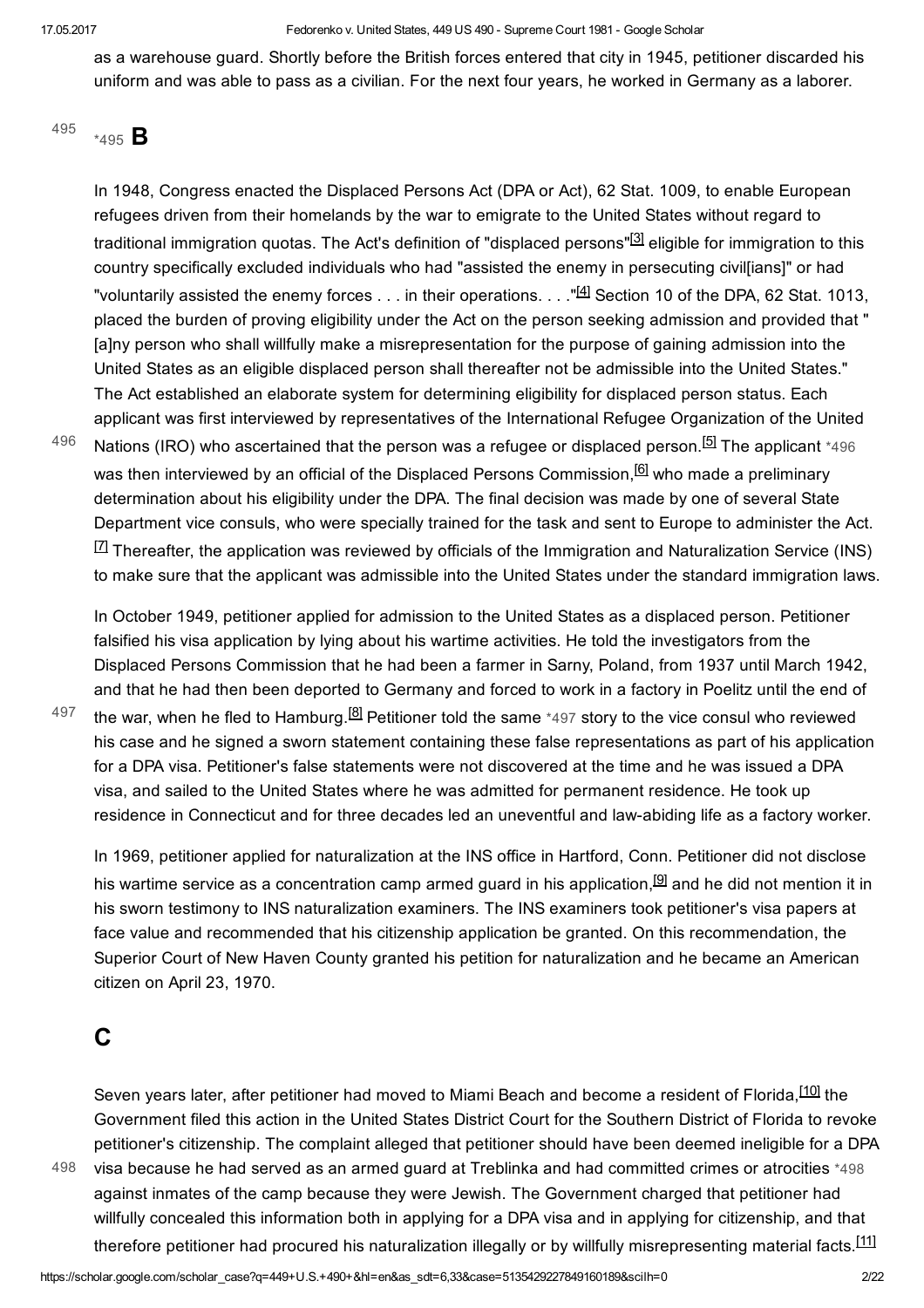[499](#page-2-0)

## 17.05.2017 Fedorenko v. United States, 449 US 490 Supreme Court 1981 Google Scholar

<span id="page-2-3"></span>The Government's witnesses at trial included six survivors of Treblinka who claimed that they had seen petitioner commit specific acts of violence against inmates of the camp.<sup>[\[12\]](#page-15-10)</sup> Each witness made a pretrial identification of petitioner from a photo array that included his 1949 visa photograph, and three of the witnesses made courtroom identifications. The Government also called as a witness Kempton Jenkins, a career foreign service officer who served in Germany after the war as one of the vice consuls who administered the DPA. Jenkins had been trained to administer the Act and had reviewed [\\*499](#page-2-0) some 5,000 visa applications during his tour of duty. Record 711-714, 720-722. Without objection from petitioner, Jenkins was proffered by the Government and accepted by the court, as an expert witness on the interpretation and application of the DPA. *Id.*, at 719-721, 726-727, 734.

<span id="page-2-5"></span><span id="page-2-4"></span><span id="page-2-0"></span>Jenkins testified that the vice consuls made the final decision about an applicant's eligibility for displaced person status.<sup>[\[13\]](#page-15-11)</sup> He indicated that if there had been any suggestion that an applicant "had served or been involved in" a concentration camp, processing of his application would have been suspended to permit a thorough investigation. Id., at 766. If it were then determined that the applicant had been an armed quard at the camp, he would have been found ineligible for a visa as a matter of law. Id., at 767-768, 822. Jenkins explained that service as an armed guard at a concentration camp brought the applicant under the statutory exclusion of persons who "assisted the enemy in persecuting civil[ians]," regardless of whether the applicant had not volunteered for service<sup>[\[14\]](#page-15-12)</sup> or had not committed atrocities against inmates. Id., at 768, 797-798. Jenkins emphasized that this interpretation of the Act was "uniformly" accepted by the vice consuls, and that furthermore, he knew of no case in which a known concentration camp guard was found eligible for a DPA visa.<sup>[\[15\]](#page-16-0)</sup> Id., at 767. Jenkins also described the elaborate [\\*500](#page-2-1) system that was used to screen visa applicants and he testified that in interviewing applicants, the vice consuls bent over backwards in interrogating each person to make sure the applicant understood what he was doing. Id., at 746.

[500](#page-2-1)

<span id="page-2-8"></span><span id="page-2-7"></span><span id="page-2-6"></span><span id="page-2-1"></span>Petitioner took the stand in his own behalf. He admitted his service as an armed guard at Treblinka and that he had known that thousands of Jewish inmates were being murdered there. Id., at 1442, 1451-1452, 1465. Petitioner claimed that he was forced to serve as a guard and denied any personal involvement in the atrocities committed at the camp, id., at 1276, 1297-1298, 1539-1540; he insisted that he had merely been a perimeter guard. Petitioner admitted, however, that he had followed orders and shot in the general direction of escaping inmates during the August 1943 uprising that led to closure of the camp. Id., at 1507-1509, 1546, 1564. Petitioner maintained that he was a prisoner of war at Treblinka, id., at 1495, although he admitted that the Russian armed guards significantly outnumbered the German soldiers at the camp,<sup>[\[16\]](#page-16-1)</sup> that he was paid a stipend and received a good service stripe from the Germans, and that he was allowed to leave the camp regularly but never tried to escape. *Id.,* at 1467-1471, 1489-1494, 1497, 1508.<sup>[\[17\]](#page-16-2)</sup> Finally, petitioner conceded that he deliberately gave false statements about his wartime activities to the investigators from the Displaced Persons Commission and to the vice consul who reviewed his visa application.  $Id.$ , at  $1518-1524.$ 

The District Court entered judgment in favor of petitioner. [\\*501](#page-2-2) 455 F. Supp. 893 (1978). The court found that petitioner had served as an armed guard at Treblinka and that he lied about his wartime activities when he applied for a DPA visa in 1949.<sup>[\[18\]](#page-16-3)</sup> The court found, however, that petitioner was forced to serve as a guard. The court concluded that it could credit neither the Treblinka survivors' identification of petitioner nor their testimony,<sup>[\[19\]](#page-16-4)</sup> and it held that the Government had not met its burden of proving that petitioner committed war crimes or atrocities at Treblinka. [501](#page-2-2)

<span id="page-2-10"></span><span id="page-2-9"></span><span id="page-2-2"></span>Turning to the question whether petitioner's false statements about his activities during the war were misrepresentations of "material" facts, the District Court, relying on our decision in Chaunt v. United States, 364 U. S. 350 (1960), held that the Government had to prove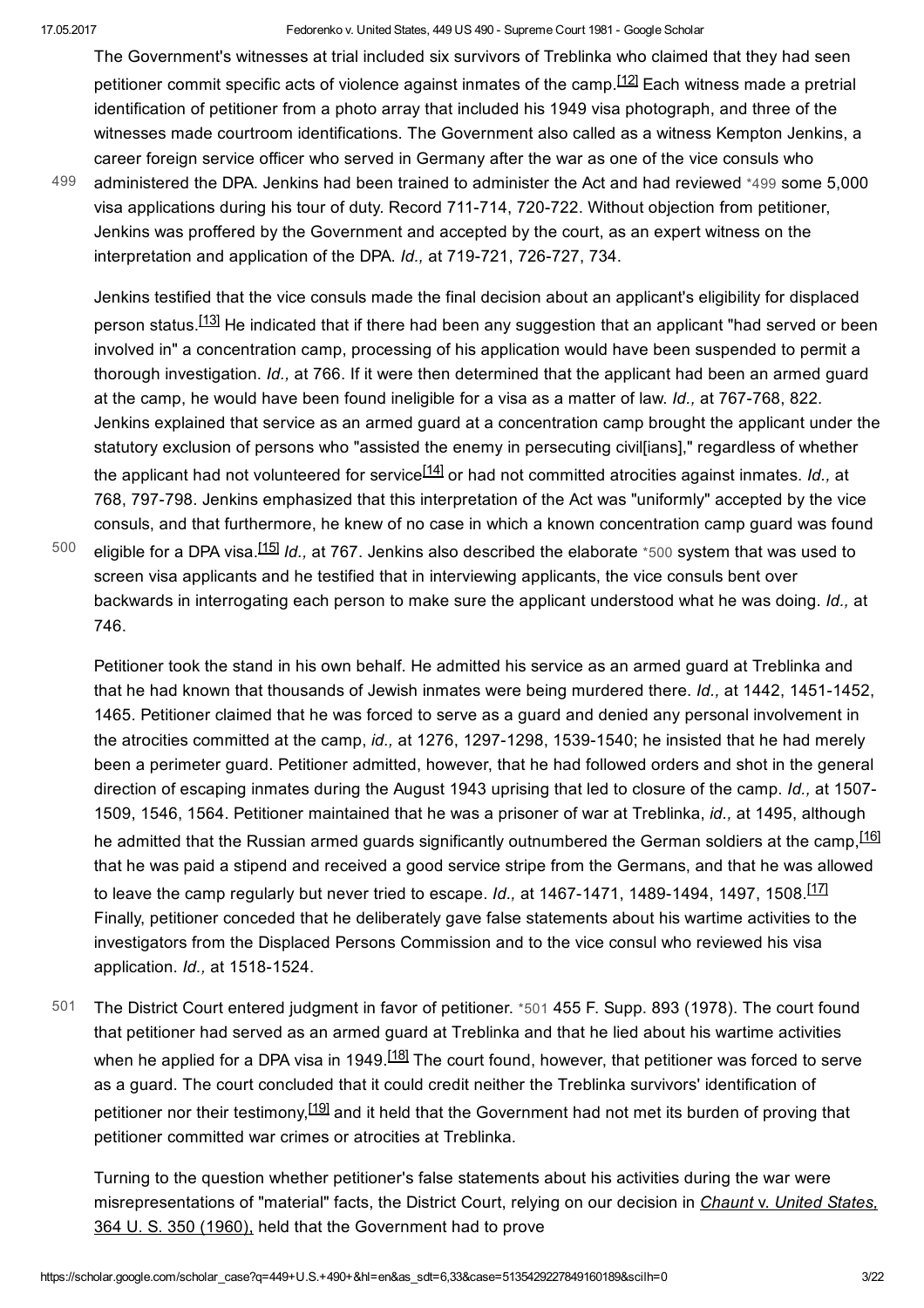[502](#page-3-0)

17.05.2017 Fedorenko v. United States, 449 US 490 Supreme Court 1981 Google Scholar

<span id="page-3-0"></span>"that either (1) facts were suppressed `which, if known, would have warranted denial of citizenship' or (2) that their disclosure `might have been useful in an investigation [\\*502](#page-3-0) possibly leading to the discovery of other facts warranting denial of citizenship.'" 455 F. Supp., at 915 (quoting 364 U. S., at 355).

<span id="page-3-3"></span>The District Court rejected the Government's claim that disclosure of petitioner's service as a concentration camp armed guard would have been grounds for denial of citizenship. The court therefore ruled that the withheld facts were not material under the first Chaunt test. The Government argued, however, that the second Chaunt test did not require proof that the concealed facts prevented an investigation that would have revealed facts warranting denial of citizenship. The Government contended instead that the second test merely required proof that an investigation might have uncovered such facts and it argued that petitioner's concealment of his service at Treblinka fell within this test. The District Court conceded that the language of Chaunt was ambiguous enough to support the Government's interpretation of the second test. But relying on decisions by the United States Courts of Appeals for the Third and Ninth Circuits, <sup>[\[20\]](#page-16-5)</sup> the District Court rejected the Government's position and interpreted both Chaunt tests as requiring proof that "the true facts would have warranted denial of citizenship." 455 F. Supp., at 916. Applying this test, the court ruled that petitioner's false statements were not "material" within the meaning of the denaturalization statute. In doing so, the court first rejected Jenkins' testimony and held that petitioner was not ineligible for a DPA visa. The court concluded that petitioner did not come under the DPA's exclusion of persons who had assisted in the persecution of civilians because he had served involuntarily. Second, the court found that although disclosure of petitioner's service as a Treblinka guard "certainly would" have prompted an investigation into [\\*503](#page-3-1) his activities, the Government had failed to prove that such an inquiry would have uncovered any additional facts warranting denial of petitioner's application for a visa. Id., at 916.<sup>[\[21\]](#page-16-6)</sup>

[503](#page-3-1)

<span id="page-3-4"></span><span id="page-3-1"></span>As an alternative basis for its decision, the District Court held that even assuming that petitioner had misrepresented "material" facts, equitable and mitigating circumstances required that petitioner be permitted to retain his citizenship. Specifically, the court relied on its finding that the evidence that petitioner had committed any war crimes or atrocities at Treblinka was inconclusive, as well as the uncontroverted evidence that he had been responsible and lawabiding since coming to the United States. The District Court suggested that this Court had not previously considered the question whether a district court has discretion to consider the equities in a denaturalization case. The court reasoned that since naturalization courts have considered the equities in determining whether citizenship should be granted, similar discretion should also be available in *denaturalization* proceedings.

[504](#page-3-2)

<span id="page-3-2"></span>The Court of Appeals for the Fifth Circuit reversed and remanded the case with instructions to enter judgment for the Government and to cancel petitioner's certificate of citizenship. 597 F. 2d 946 (1979). Although the Court of Appeals agreed with the District Court that Chaunt was controlling on the question of the materiality of petitioner's false statements, it disagreed with the District Court's interpretation [\\*504](#page-3-2) of the second Chaunt test as requiring proof of ultimate facts warranting denial of citizenship. Instead, the Court of Appeals agreed with the Government that the second Chaunt test requires only clear and convincing proof that (a) disclosure of the true facts would have led to an investigation and (b) the investigation might have uncovered other facts warranting denial of citizenship.<sup>[\[22\]](#page-16-7)</sup>

<span id="page-3-6"></span><span id="page-3-5"></span>In applying its formulation of the second *Chaunt* test to the facts of the case, the Court of Appeals concluded that one part of the test was satisfied by the District Court's finding that the American authorities would have conducted an investigation if petitioner had disclosed that he had served as an armed guard at Treblinka. The Court of Appeals then found that Jenkins' testimony and other evidence before the District Court clearly and convincingly proved that the investigation *might* have resulted in denial of petitioner's application for a visa<sup>[\[23\]](#page-16-8)</sup> and the Court of Appeals held that petitioner procured his naturalization "by misrepresentation and concealment of his whereabouts during the war years and his service as a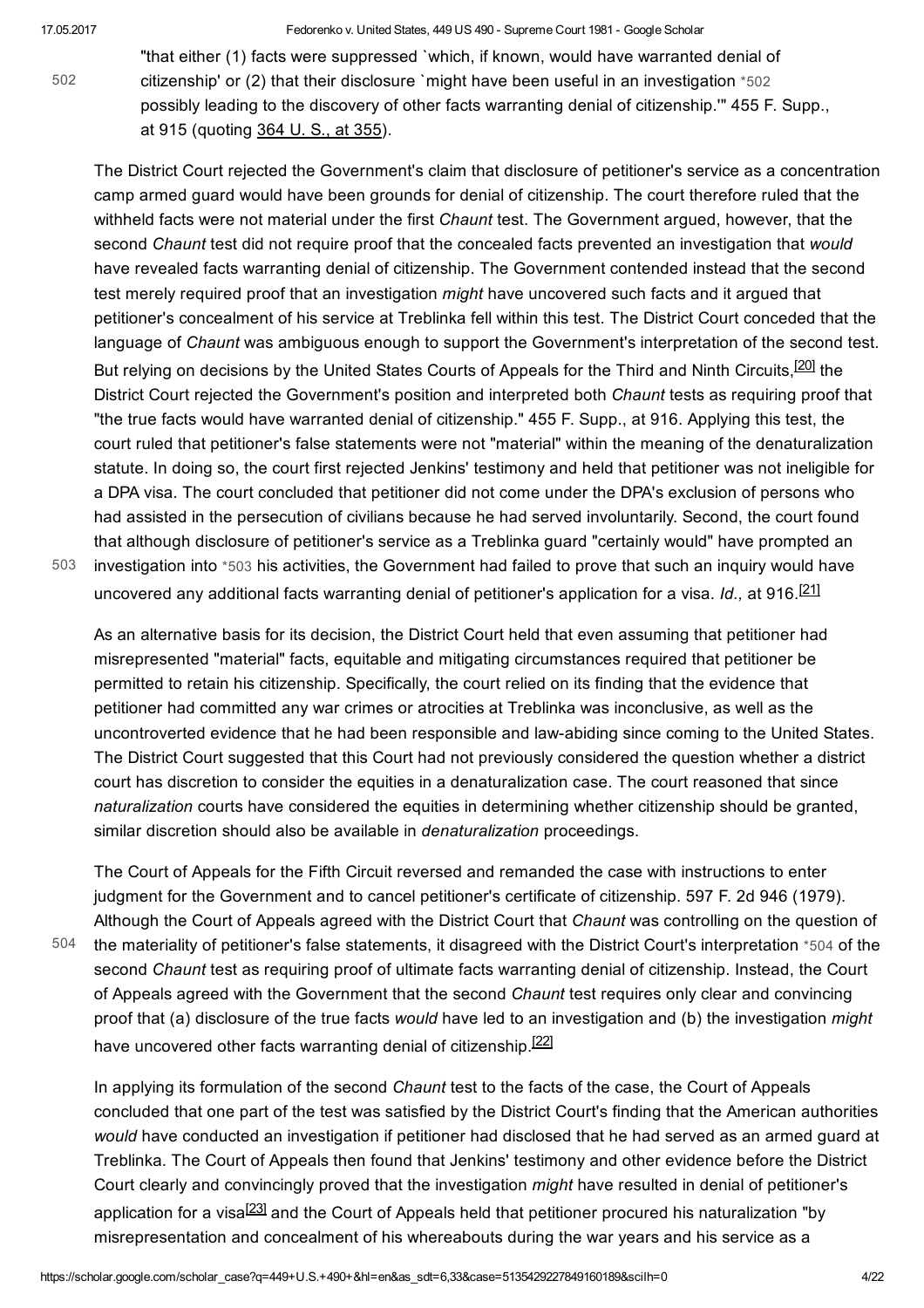<span id="page-4-0"></span>concentration camp guard." 597 F. 2d, at 953. The Court of Appeals further held that the District Court had erred in supposing that it had discretion to enter judgment in favor of petitioner notwithstanding a finding

that [\\*505](#page-4-0) petitioner had procured his naturalization by willfully concealing material facts. The Court of Appeals concluded that "[t]he denaturalization statute . . . does not accord the district courts any authority to excuse the fraudulent procurement of citizenship." Id., at 954. Accordingly, the Court of Appeals held that petitioner's citizenship must be revoked.<sup>[\[24\]](#page-16-9)</sup> We affirm, but for reasons which differ from those stated by the Court of Appeals. [505](#page-4-0)

# <span id="page-4-3"></span>II

Our examination of the questions presented by this case must proceed within the framework established by two lines of prior decisions of this Court that may, at first blush, appear to point in different directions.

On the one hand, our decisions have recognized that the right to acquire American citizenship is a precious one, and that once citizenship has been acquired, its loss can have severe and unsettling consequences. See Costello v. United States, 365 U. S. 265, 269 (1961); Chaunt v. United States, 364 U. S., at 353; Baumgartner v. United States, 322 U. S. 665, 675-676 (1944); Schneiderman v. United States, 320 U. S. 118, 122 (1943). For these reasons, we have held that the Government "carries a heavy burden of proof in a proceeding to divest a naturalized citizen of his citizenship." Costello v. United States, supra, at 269. The evidence justifying revocation of citizenship must be "`clear, unequivocal, and convincing'" and not leave "`the issue in doubt.'" Schneiderman v. United States, supra, at 125 (quoting Maxwell Land-Grant Case, 121 U. S. 325, 381 (1887)). Any less exacting standard would be inconsistent with the importance of the right that [\\*506](#page-4-1) is at stake in a denaturalization proceeding. And in reviewing denaturalization cases, we have carefully examined the record ourselves. See, e. q., Costello v. United States, supra; Chaunt v. United States, supra; Nowak v. United States, 356 U. S. 660 (1958); Baumgartner v. United States, supra. [506](#page-4-1)

<span id="page-4-1"></span>At the same time, our cases have also recognized that there must be strict compliance with all the congressionally imposed prerequisites to the acquisition of citizenship. Failure to comply with any of these conditions renders the certificate of citizenship "illegally procured," and naturalization that is unlawfully procured can be set aside. 8 U. S. C. § 1451 (a); Afrovim v. Rusk, 387 U. S. 253, 267, n. 23 (1967). See Maney v. United States, 278 U. S. 17 (1928); United States v. Ness, 245 U. S. 319 (1917); United States v. Ginsberg, 243 U. S. 472 (1917). As we explained in one of these prior decisions:

"An alien who seeks political rights as a member of this Nation can rightfully obtain them only upon terms and conditions specified by Congress. . . .

.....

"No alien has the slightest right to naturalization unless all statutory requirements are complied with; and every certificate of citizenship must be treated as granted upon condition that the government may challenge it . . . and demand its cancellation unless issued in accordance with such requirements." United States v. Ginsberg, supra, at 474-475.

<span id="page-4-4"></span>This judicial insistence on strict compliance with the statutory conditions precedent to naturalization is simply an acknowledgment of the fact that Congress alone has the constitutional authority to prescribe rules for naturalization,<sup>[\[25\]](#page-16-10)</sup> and the courts' task is to assure compliance with the particular prerequisites to the acquisition of United States citizenship [\\*507](#page-4-2) by naturalization legislated to safeguard the integrity of this "priceless treasure." Johnson v. Eisentrager, 339 U. S. 763, 791 (1950) (Black, J., dissenting).

[507](#page-4-2)

<span id="page-4-2"></span>Thus, what may at first glance appear to be two inconsistent lines of cases actually reflect our consistent recognition of the importance of the issues that are at stake—for the citizen as well as the Government—in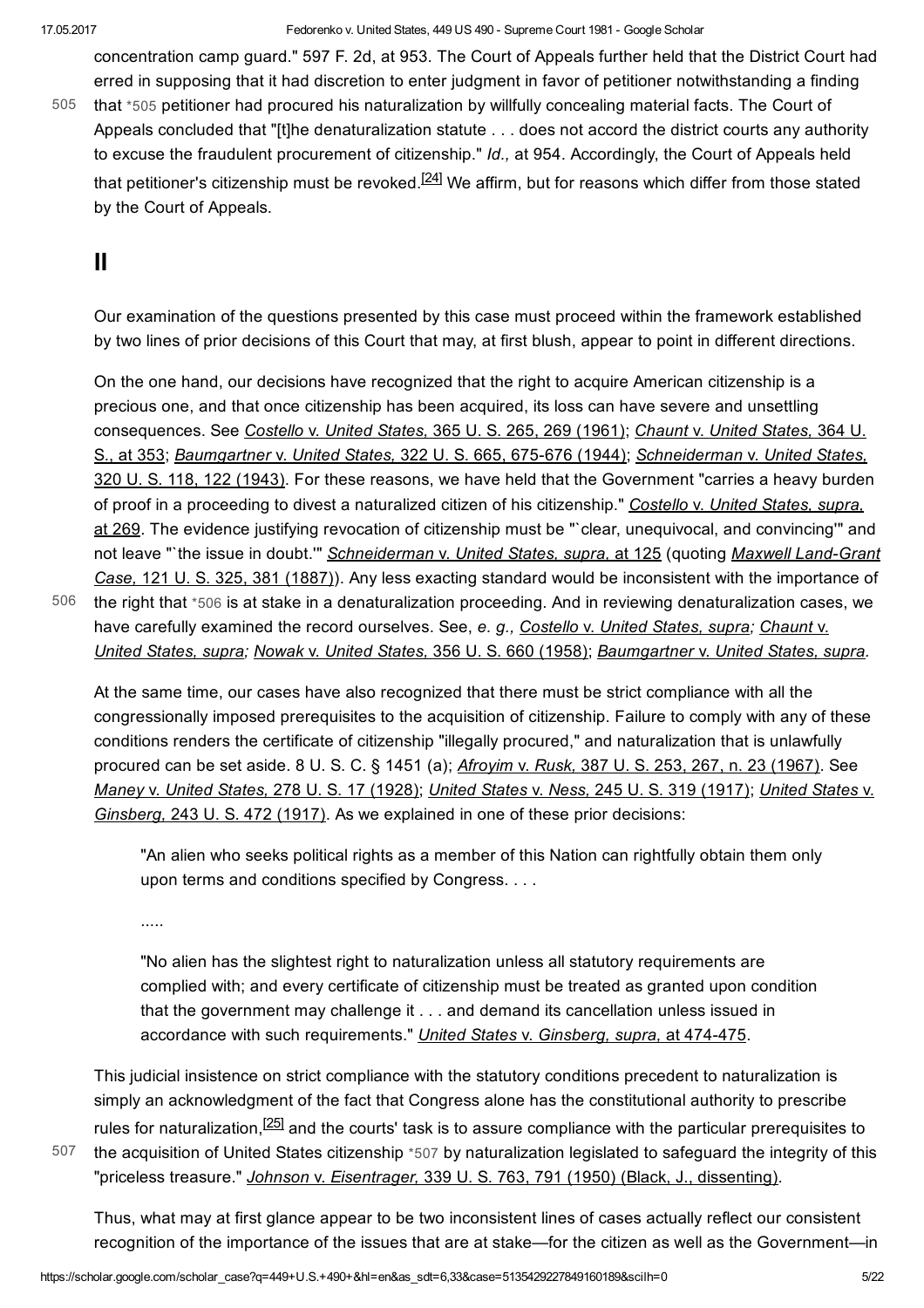a denaturalization proceeding. With this in mind, we turn to petitioner's contention that the Court of Appeals erred in reversing the judgment of the District Court.

# III

<span id="page-5-2"></span>Petitioner does not and, indeed, cannot challenge the Government's contention that he willfully misrepresented facts about his wartime activities when he applied for a DPA visa in 1949. Petitioner admitted at trial that he "willingly" gave false information in connection with his application for a DPA visa so as to avoid the possibility of repatriation to the Soviet Union.<sup>[\[26\]](#page-16-11)</sup> Record 1520. The District Court specifically noted that there was no dispute that petitioner "lied" in his application. 455 F. Supp., at 914. Thus, petitioner falls within the plain language of the DPA's admonition that "[a]ny person who shall willfully make a misrepresentation for the purposes of gaining admission into the United States as an eligible displaced person shall thereafter not be admissible into the United States." 62 Stat. 1013. This does not, however, end our inquiry, because we agree with the Government<sup>[\[27\]](#page-16-12)</sup> that this provision only applies to willful misrepresentations about "material" facts.<sup>[\[28\]](#page-16-13)</sup> The first issue we must [\\*508](#page-5-0) examine then, is whether petitioner's false statements about his activities during the war, particularly the concealment of his Treblinka service, were "material."

[508](#page-5-0)

# <span id="page-5-4"></span><span id="page-5-3"></span><span id="page-5-0"></span>A

At the outset, we must determine the proper standard to be applied in judging whether petitioner's false statements were material. Both petitioner and the Government have assumed, as did the District Court and the Court of Appeals, that materiality under the above-quoted provision of the DPA is governed by the standard announced in *Chaunt v. United States*, 364 U. S. 350 (1960). But we do not find it so obvious that the Chaunt test is applicable here. In that case, the Government charged that Chaunt had procured his citizenship by concealing and misrepresenting his record of arrests in the United States in his application for citizenship, and that the arrest record was a "material" fact within the meaning of the denaturalization statute.<sup>[\[29\]](#page-16-14)</sup> Thus, the materiality standard announced in that case pertained to false statements in applications for citizenship, and the arrests that Chaunt failed to disclose all took place after he came to this country. The case presented no question concerning the lawfulness of his initial entry into the United States.

[509](#page-5-1)

<span id="page-5-5"></span><span id="page-5-1"></span>In the instant case, however, the events on which the Government relies in seeking to revoke petitioner's citizenship took place before he came to this country and the Government [\\*509](#page-5-1) is seeking to revoke petitioner's citizenship because of the alleged unlawfulness of his initial entry into the United States. Although the complaint charged that petitioner misrepresented facts about his wartime activities in both his application for a visa and his application for naturalization, both the District Court and the Court of Appeals focused on the false statements in petitioner's application for a visa. Thus, under the analysis of both the District Court and the Court of Appeals, the misrepresentation that raises the materality issue in this case was contained in petitioner's application for a visa.<sup>[\[30\]](#page-16-15)</sup> These distinctions plainly raise the important question whether the *Chaunt* test for materiality of misrepresentations in applications for *citizenship* also applies to false statements in visa applications.

<span id="page-5-6"></span>It is, of course, clear that the materiality of a false statement in a visa application must be measured in terms of its effect on the applicant's admissibility into this country. See United States v. Rossi, 299 F. 2d 650, 652 (CA9 1962). At the very least, a misrepresentation must be considered material if disclosure of the true facts would have made the applicant ineligible for a visa. Because we conclude that disclosure of the true facts about petitioner's service as an armed guard at Treblinka would, as a matter of law, have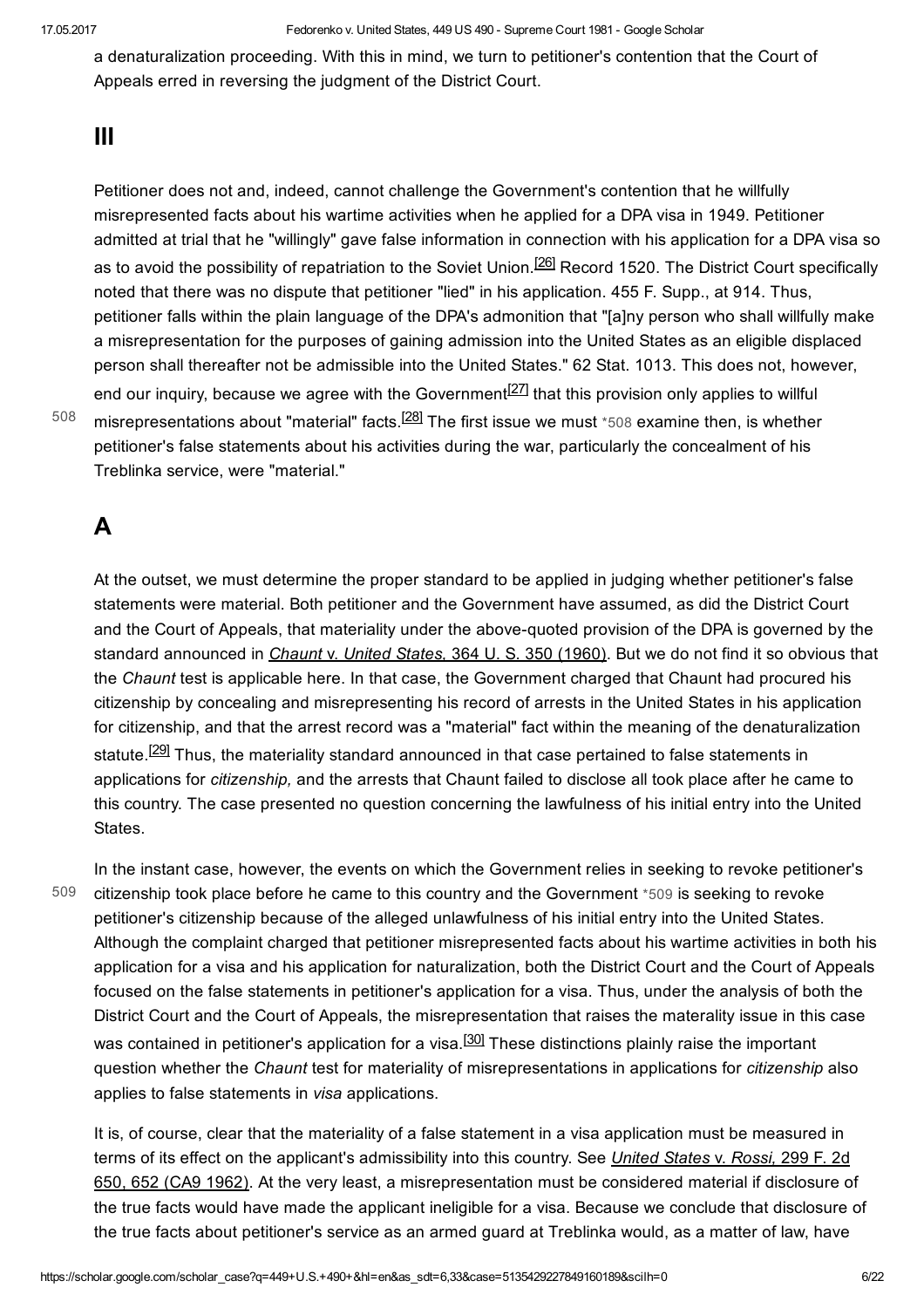made him ineligible for a visa under the DPA, we find it unnecessary to resolve the question whether Chaunt's materiality test also governs false statements in visa applications.

<span id="page-6-7"></span><span id="page-6-6"></span><span id="page-6-0"></span>Section 2 (b) of the DPA, 62 Stat. 1009, by incorporating the definition of "[p]ersons who will not be

- [considered displaced [\\*510](#page-6-0) persons]" contained in the constitution of the IRO, see n. 3, supra, specifically provided that individuals who "assisted the enemy in persecuting civil[ians]" were ineligible for visas under the Act.<sup>[\[31\]](#page-17-0)</sup> Jenkins testified that petitioner's service as an armed guard at a concentration camp—whether voluntary or not—made him ineligible for a visa under this provision.<sup>[\[32\]](#page-17-1)</sup> Jenkins' testimony was based on [510](#page-6-0)
- <span id="page-6-1"></span>his firsthand [\\*511](#page-6-1) experience as a vice consul in Germany after the war reviewing DPA visa applications. Jenkins also testified that the practice of the vice consuls was to circulate among the other vice consuls the case files of any visa applicant who was shown to have been a concentration camp armed guard. Record 826. Thus, Jenkins and the other vice consuls were particularly well informed about the practice concerning the eligibility of former camp guards for DPA visas. The District Court evidently agreed that a literal interpretation of the statute would confirm the accuracy of Jenkins' testimony. 455 F. Supp., at 913. But by construing § 2 (a) as only excluding individuals who voluntarily assisted in the persecution of civilians, the District Court was able to ignore Jenkins' uncontroverted testimony about how the Act was interpreted by the officials who administered it.<sup>[\[33\]](#page-17-2)</sup> [511](#page-6-1)
- <span id="page-6-8"></span><span id="page-6-2"></span>512 [\\*512](#page-6-2) The Court of Appeals evidently accepted the District Court's construction of the Act since it agreed that the Government had failed to show that petitioner was ineligible for a DPA visa. 597 F. 2d, at 953. Because we are unable to find any basis for an "involuntary assistance" exception in the language of § 2 (a), we conclude that the District Court's construction of the Act was incorrect. The plain language of the Act mandates precisely the literal interpretation that the District Court rejected: an individual's service as a concentration camp armed guard—whether voluntary or involuntary— made him ineligible for a visa. That Congress was perfectly capable of adopting a "voluntariness" limitation where it felt that one was necessary is plain from comparing  $\S 2$  (a) with  $\S 2$  (b), which excludes only those individuals who "voluntarily assisted the enemy forces . . . in their operations . . . ." Under traditional principles of statutory construction, the deliberate omission of the word "voluntary" from § 2 (a) compels the conclusion that the statute made *all* those who assisted in the persecution of civilians ineligible for visas.<sup>[\[34\]](#page-17-3)</sup> See <u>National</u>
- <span id="page-6-9"></span><span id="page-6-3"></span>Railroad Passenger Corp. [\\*513](#page-6-3) v. National Assn. of Railroad Passengers, 414 U. S. 453, 458 (1974); Botany Worsted Mills v. United States, 278 U. S. 282, 289 (1929). As this Court has previously stated: "We are not at liberty to imply a condition which is opposed to the explicit terms of the statute. . . . To [so] hold . .. is not to construe the Act but to amend it." Detroit Trust Co. v. The Thomas Barlum, 293 U. S. 21, 38 (1934). See FTC v. Sun Oil Co., 371 U. S. 505, 514-515 (1963). Thus, the plain language of the statute and Jenkins' uncontradicted and unequivocal testimony leave no room for doubt that if petitioner had disclosed the fact that he had been an armed guard at Treblinka, he would have been found ineligible for a [513](#page-6-3)
- <span id="page-6-10"></span>visa under the DPA.<sup>[\[35\]](#page-17-4)</sup> This being so, we must conclude that petitioner's [\\*514](#page-6-4) false statements about his wartime activities were "willfull] [and material] misrepresentation[s] [made] for the purpose of gaining admission into the United States as an eligible displaced person." 62 Stat. 1013. Under the express terms of the statute, petitioner was "thereafter not . . . admissible into the United States." Ibid. [514](#page-6-4)

<span id="page-6-11"></span><span id="page-6-5"></span><span id="page-6-4"></span>Our conclusion that petitioner was, as a matter of law, ineligible for a visa under the DPA makes the resolution of this case fairly straightforward. As noted, supra, at 506-507, our cases have established that a naturalized citizen's failure to comply with the statutory prerequisites for naturalization renders his certificate of citizenship revocable as "illegally procured" under 8 U. S. C. § 1451 (a). In 1970, when petitioner filed his application for and was admitted to citizenship, §§ 316 (a) and 318 of the Immigration and Nationality Act of 1952, 8 U. S. C. §§ 1427 (a) and 1429, required an applicant for citizenship to be

lawfully admitted to the United States for permanent residence.<sup>[\[36\]](#page-18-0)</sup> Lawful admission for permanent [\\*515](#page-6-5) residence in turn required that the individual possess a valid unexpired immigrant visa. At the time of [515](#page-6-5)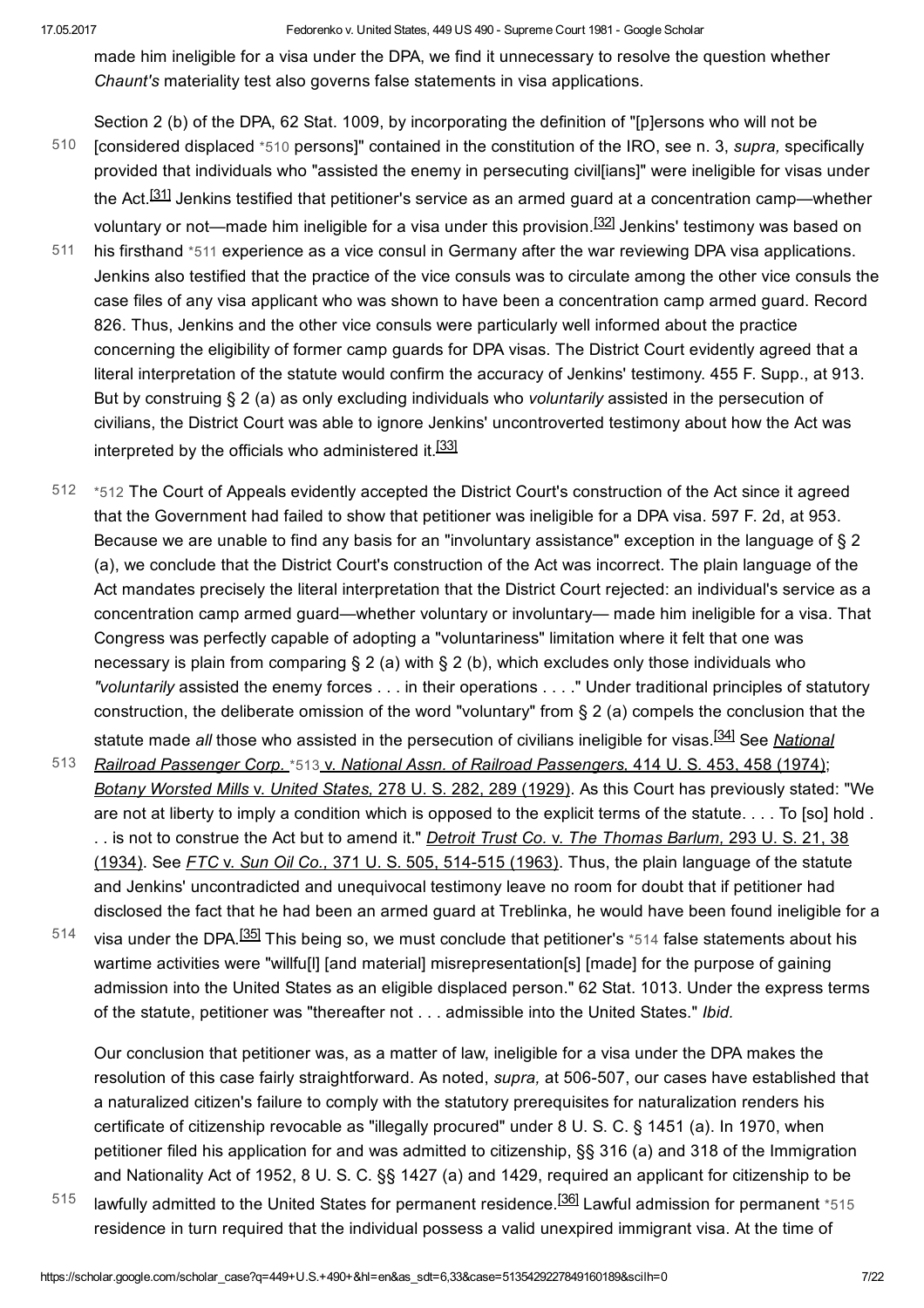<span id="page-7-2"></span>petitioner's initial entry into this country, § 13 (a) of the Immigration and Nationality Act of 1924, ch. 190, 43 Stat. 153, 161 (repealed in 1952), provided that "[n]o immigrant shall be admitted to the United States unless he (1) has an unexpired immigration visa  $\ldots$  ."<sup>[\[37\]](#page-18-1)</sup> The courts at that time consistently held that § 13 (a) required a valid visa and that a visa obtained through a material misrepresentation was not valid. See, e. g., Ablett v. Brownell, 99 U. S. App. D. C. 387, 391, 240 F. 2d 625, 629 (1957); United States ex rel. Jankowski v. Shaughnessy, 186 F. 2d 580, 582 (CA2 1951). Section 10 of the DPA, 62 Stat. 1013, provided that "all immigration laws, . . . shall be applicable to . . . eligible displaced. . . persons who apply to be or who are admitted into the United States pursuant to this Act." And as previously noted, petitioner was inadmissible into this country under the express terms of the DPA. Accordingly, inasmuch as petitioner failed to satisfy a statutory requirement which Congress has imposed as a prerequisite to the acquisition of citizenship by naturalization, we must agree with the Government that petitioner's citizenship must be revoked because it was "illegally procured." See Polites v. United States, 364 U. S. 426, 436-437 (1960); Schwinn v. United States, 311 U. S. 616 (1940); Maney v. United States, 278 U. S., at 22-23; United States v. Ginsberg, 243 U. S., at 475; Luria v. United States, 231 U. S. 9, 17 (1913); Johannessen v. United States, 225 U. S. 227, 240 (1912). Cf. Schneiderman v. United States, 320 U. S., at 163 (Douglas, J., concurring).<sup>[\[38\]](#page-18-2)</sup> In the lexicon [\\*516](#page-7-0) of our cases, one of the "jurisdictional facts upon which the grant [of citizenship] is predicated," Johannessen v. United States, supra, at 240, was missing at the time petitioner became a citizen.

<span id="page-7-0"></span>B

<span id="page-7-3"></span>[516](#page-7-0)

This conclusion would lead us to affirm on statutory grounds (and not on the basis of our decision in Chaunt), the judgment of the Court of Appeals. Petitioner argues, however, that in a denaturalization proceeding, a district court has discretion to consider the equities in determining whether citizenship should be revoked. This is the view adopted by the District Court but rejected by the Court of Appeals. It is true, as petitioner notes, that this Court has held that a denaturalization action is a suit in equity. Knauer v. United States, 328 U. S. 654, 671 (1946); Luria v. United States, supra, at 27-28. Petitioner further points to numerous cases in which the courts have exercised discretion in determining whether citizenship should be granted. See, e. g., In re Iwanenko's Petition, 145 F. Supp. 838 (ND III. 1956); Petition of R., 56 F. Supp. 969 (Mass. 1944). Petitioner would therefore have us conclude that similar discretion should be available to a denaturalization court to weigh the equities in light of all the circumstances in order to arrive at a solution that is just and fair. He then argues that if such power exists, the facts of this case, particularly his record of good conduct over the past 29 years and the reasonable doubts about some of the allegations in the Government's complaint, all weigh in favor of permitting him to retain his citizenship. Although petitioner presents this argument with respect to revocation of citizenship procured through willful misrepresentation of material facts, we assume that petitioner believes that courts should also be allowed to weigh the equities in [\\*517](#page-7-1) deciding whether to revoke citizenship that was "illegally procured," which is our holding in this case.

[517](#page-7-1)

<span id="page-7-4"></span><span id="page-7-1"></span>We agree with the Court of Appeals that district courts lack equitable discretion to refrain from entering a judgment of denaturalization against a naturalized citizen whose citizenship was procured illegally or by willful misrepresentation of material facts. Petitioner is correct in noting that courts necessarily and properly exercise discretion in characterizing certain facts while determining whether an applicant for citizenship meets some of the requirements for naturalization.<sup>[\[39\]](#page-18-3)</sup> But that limited discretion does not include the authority to excuse illegal or fraudulent procurement of citizenship. As the Court of Appeals stated: "Once it has been determined that a person does not qualify for citizenship. . . . the district court has no discretion to ignore the defect and grant citizenship." 597 F. 2d, at 954. By the same token, once a district court determines that the Government has met its burden of proving that a naturalized citizen obtained his citizenship illegally or by willful misrepresentation, it has no discretion to excuse the conduct. Indeed,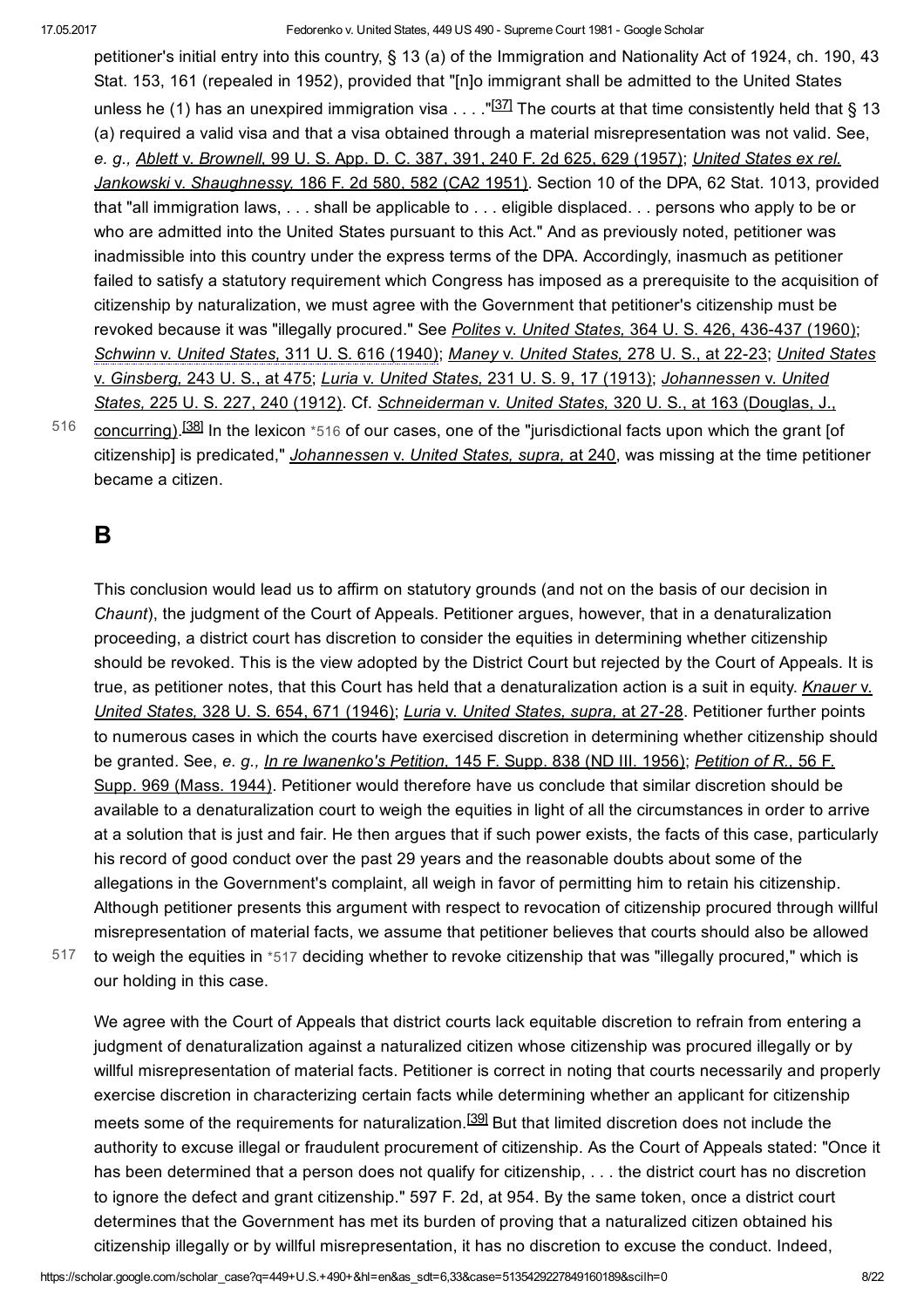contrary to the District Court's suggestion, see supra, at 503, this issue had been settled by prior decisions of this Court. In case after case, we have rejected lower court efforts to moderate or otherwise avoid the statutory mandate of Congress in denaturalization proceedings. For example, in *United States v. Ness*, 245 U. S. 319 (1917), we ordered the denaturalization of an individual who "possessed the personal qualifications which entitle aliens to admission and to citizenship," id., at 321, but who had failed to file a certificate of arrival as required by statute. We explained that there was "no power . . . vested in the naturalization court to dispense with" this requirement. [\\*518](#page-8-0) *Id.*, at 324. We repeat here what we said in

- [518](#page-8-0)
	- one of these earlier cases:

<span id="page-8-3"></span><span id="page-8-0"></span>"An alien who seeks political rights as a member of this Nation can rightfully obtain them only upon the terms and conditions specified by Congress. Courts are without authority to sanction changes or modifications; their duty is rigidly to enforce the legislative will in respect of a matter so vital to the public welfare. *United States v. Ginsberg, 243 U. S., at 474-475.* 

## See Maney v. United States, 278 U. S., at 22-23; Johannessen v. United States, 225 U. S., at 241-242.

In sum, we hold that petitioner's citizenship must be revoked under 8 U. S. C. § 1451 (a) because it was illegally procured. Accordingly, the judgment of the Court of Appeals is affirmed.<sup>[\[40\]](#page-18-4)</sup>

So ordered.

THE CHIEF JUSTICE concurs in the judgment.

JUSTICE BLACKMUN, concurring in the judgment.

I agree with much of the Court's reasoning as well as with the result it reaches. I am perplexed, however, by the Court's reluctance, ante, at 508-509, to apply the materiality standard of Chaunt v. United States, 364 U. S. 350 (1960), to petitioner's circumstances. I write separately to express my understanding that application of Chaunt would yield no different result here and to state my belief that a standard as rigorous as Chaunt's is necessary to protect the rights of our naturalized citizens.

In Chaunt, the issue presented was whether failure to reveal certain prior arrests in response to a question on a citizenship application form constituted misrepresentation or concealment [\\*519](#page-8-1) of a material fact for purposes of the denaturalization statute.<sup>[\[1\]](#page-18-5)</sup> Id., at 351-352. As construed by Chaunt, the statute authorizes denaturalization on the basis of an applicant's failure to disclose suppressed facts which (1) "if known, would have warranted denial of citizenship," or (2) "might have been useful in an investigation possibly leading to the discovery of other facts warranting denial of citizenship." Id., at 355. [519](#page-8-1)

<span id="page-8-5"></span><span id="page-8-4"></span><span id="page-8-2"></span><span id="page-8-1"></span>The Court says that *Chaunt* need not be invoked when denaturalization is premised on deliberate misstatements at the *visa* application stage, but does not explain why this is so. I fail to see any relevant limitation in the Chaunt decision or the governing statute that bars Chaunt's application to this case. By its terms, the denaturalization statute at the time of *Chaunt*, as now, was not restricted to any single stage of the citizenship process.<sup>[\[2\]](#page-18-6)</sup> Although in *Chaunt* the nondisclosures arose in response to a question on a citizenship application form filed some years after the applicant first arrived in this country, nothing in the language or import of the opinion suggests that omissions or false statements should be assessed differently when they are tendered upon initial entry into this country. If such a distinction was intended, it has eluded the several courts that unquestioningly have applied *Chaunt's* materiality standard when

reviewing alleged distortions in the visa request process. See, e. g., Kassab v. Immigration  $\&$  [\\*520](#page-8-2) Naturalization Service, 364 F. 2d 806 (CA6 1966); United States v. Rossi, 299 F. 2d 650 (CA9 1962); Langhammer v. Hamilton, 295 F. 2d 642 (CA1 1961). [520](#page-8-2)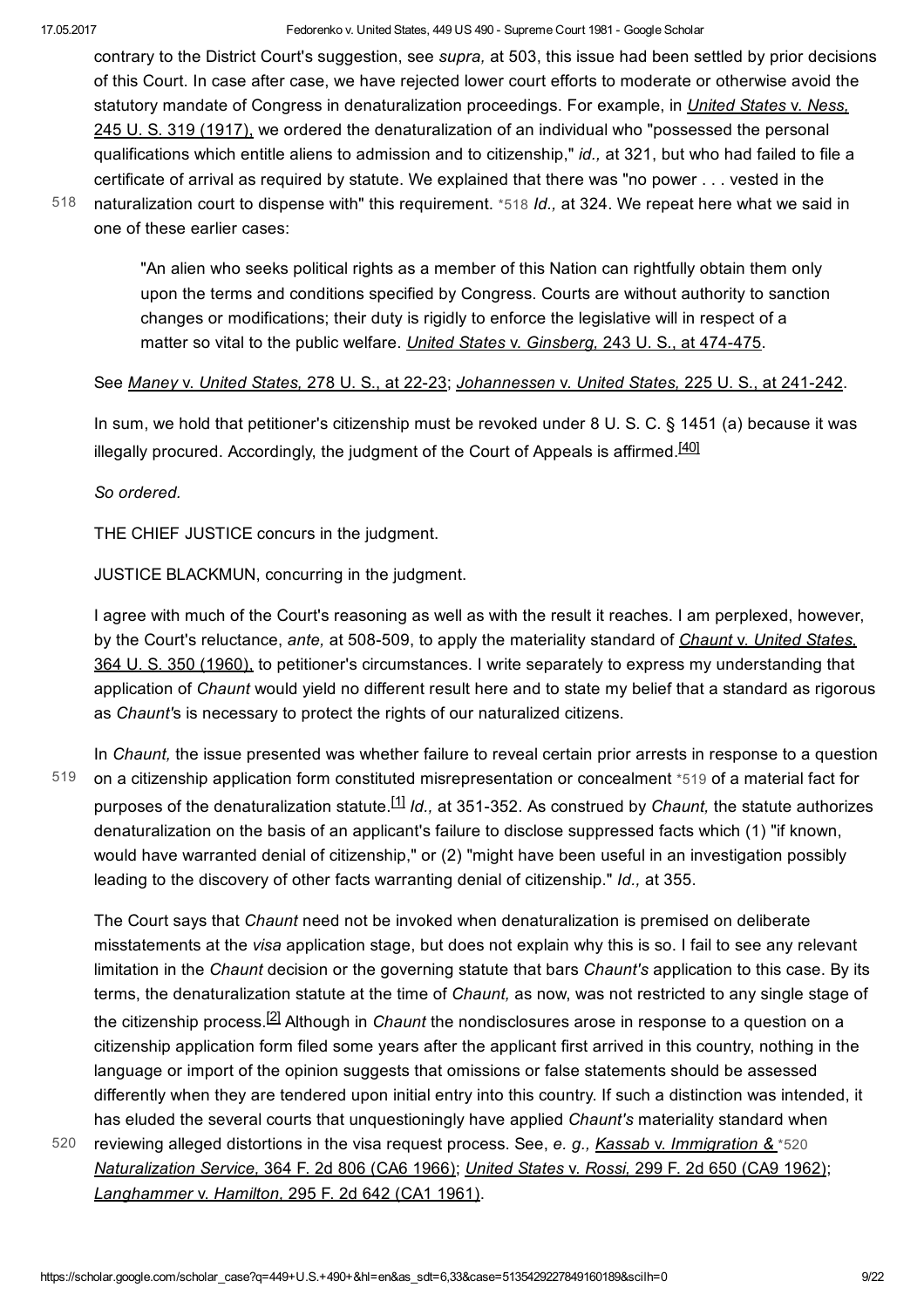<span id="page-9-3"></span>I doubt that the failure of these courts to raise any question about the relevance of Chaunt was an oversight. It is far from clear to me that the materiality of facts should vary because of the time at which they are concealed or misrepresented. Nor do I see why the events or activities underlying these facts become more or less material depending upon the country in which they transpired.<sup>[\[3\]](#page-18-7)</sup> In each context, the inquiry concerning nondisclosure addresses the same fundamental issue: did the applicant shield from review facts material to his eligibility for citizenship?

In Chaunt, the Court articulated two approaches to provide guidance and uniformity in such inquiries. The Court today adopts what it considers a new and minimal definition of materiality: it announces that a misrepresentation is material "if disclosure of the true facts would have made the applicant ineligible for a visa." Ante, at 509. This standard bears no small resemblance to the "first test" of Chaunt, for it too deems material those facts "which, if known, would have warranted denial of" eligibility. 364 U. S., at 355. Because I see no effective difference between the standards, nor any persuasive grounds for contriving a

[521](#page-9-0)

[522](#page-9-1)

difference, I would rely explicitly upon the Chaunt test here and avoid risking [\\*521](#page-9-0) the confusion that is likely to be engendered by multiple standards.  $[4]$ 

<span id="page-9-7"></span><span id="page-9-6"></span><span id="page-9-5"></span><span id="page-9-4"></span><span id="page-9-0"></span>Application of Chaunt to the instant record would not result in any significant departure from the Court's basic analysis. As the Court notes, ante, at 500, petitioner admitted at trial that he deliberately misrepresented his wartime activities and whereabouts when communicating with representatives of the Displaced Persons Commission during the visa application process. Record 1518-1522.<sup>[\[5\]](#page-18-9)</sup> The expert testimony of former Vice Consul Jenkins demonstrates convincingly that an applicant who had served as a concentration camp guard would not have qualified for a displaced person's visa.<sup>[\[6\]](#page-18-10)</sup> The determination to exclude persons who had assisted in persecuting civilians was grounded in a clear statutory mandate, $^{[7]}$  $^{[7]}$  $^{[7]}$ and uncontroverted testimony established that [\\*522](#page-9-1) the statute was consistently applied in just this fashion against individuals in petitioner's position.<sup>[\[8\]](#page-19-0)</sup> Under these circumstances, I agree with the Court that

<span id="page-9-8"></span><span id="page-9-1"></span>petitioner's true activities, if known, would certainly have warranted denial of his visa application. Without a valid visa, petitioner could not have been considered for status as a United States citizen. Having proved this much by clear and convincing evidence, the Government has satisfied the first test of Chaunt.

<span id="page-9-10"></span><span id="page-9-9"></span>This test strikes a careful and necessary balance between the Government's commitment to supervising the citizenship process and the naturalized citizen's interest in preserving his status. The individual seeks to retain his citizenship right to full and equal status in our national community, a right conferring benefits of inestimable value upon those who possess it. The freedoms and opportunities secured by United States citizenship long have been treasured by persons fortunate enough to be born with them, and are yearned for by countless less fortunate. Indeed, citizenship has been described as "man's basic right for it is nothing less than the right to have rights."<sup>[\[9\]](#page-19-1)</sup> and the effects of its loss justly have been called "more

<span id="page-9-2"></span>serious than a taking of one's property, or [\\*523](#page-9-2) the imposition of a fine or other penalty."<sup>[\[10\]](#page-19-2)</sup> Where, as here, the Government seeks to revoke this right, the Court consistently and forcefully has held that it may do so only on scrupulously clear justification and proof. Costello v. United States, 365 U. S. 265 (1961); Nowak v. United States, 356 U. S. 660 (1958); Knauer v. United States, 328 U. S. 654 (1946); Baumgartner v. United States, 322 U. S. 665 (1944); Schneiderman v. United States, 320 U. S. 118 (1943). Before sustaining any decision to impose the grave consequences of denaturalization, the Court has regarded it as its duty "to scrutinize the record with the utmost care,"<sup>[\[11\]](#page-19-3)</sup> construing "the facts and the law . .. as far as is reasonably possible in favor of the citizen." $[12]$ [523](#page-9-2)

<span id="page-9-12"></span><span id="page-9-11"></span>The Chaunt decision is properly attentive to this long-recognized unique interest in citizenship, and I must join the Court in not accepting the reasoning of the Court of Appeals, which would have diluted the materiality standard. The Court of Appeals reasoned that materiality was established if the nondisclosed facts would have triggered an inquiry that might have uncovered other unproved and disqualifying facts.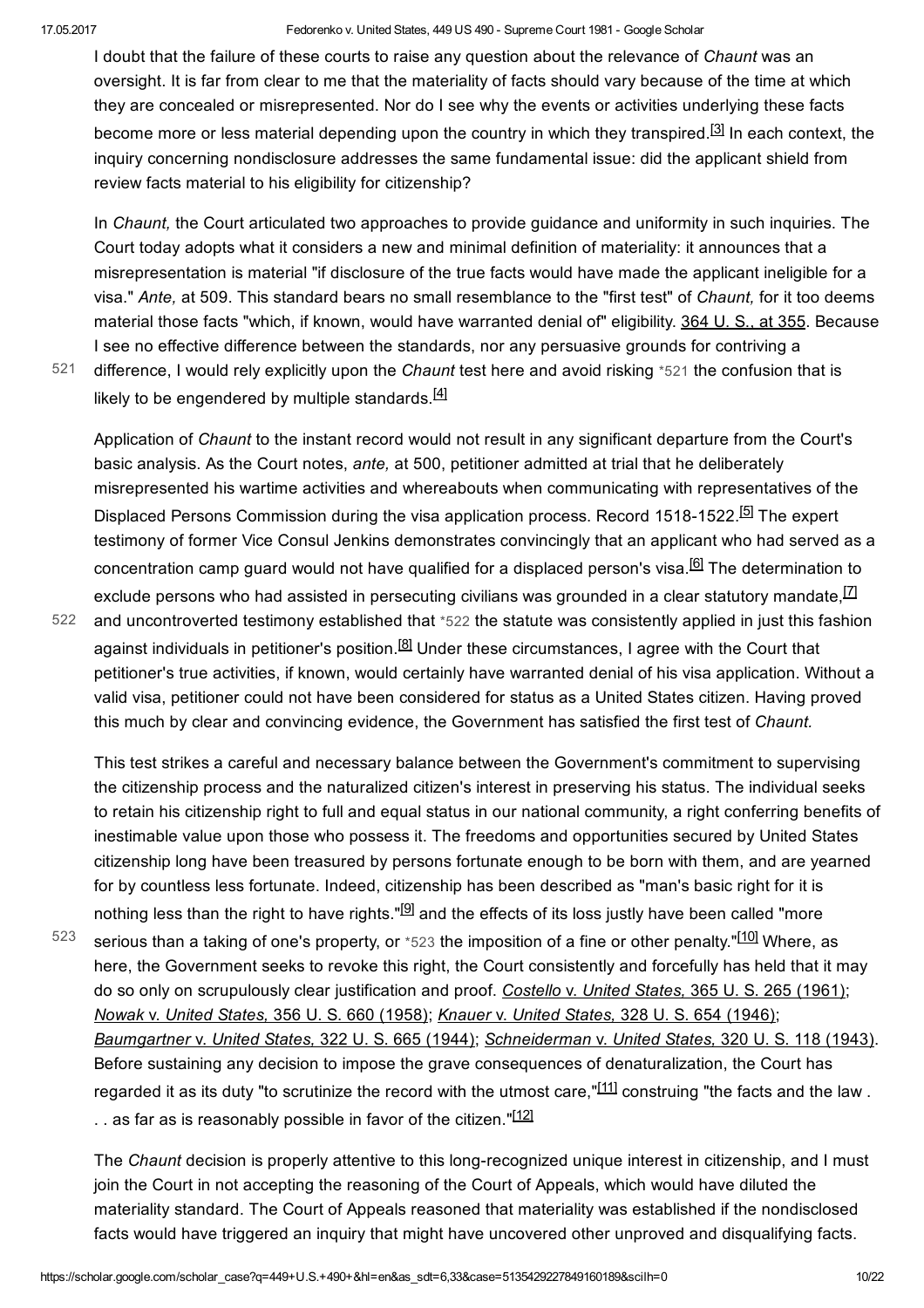See 597 F. 2d 946, 950-951 (CA5 1979). By concluding that the Government has demonstrated the actual existence of disqualifying facts—facts that themselves would have warranted denial of petitioner's citizenship—this Court adheres to a more rigorous standard of proof. I believe that Chaunt indeed contemplated only this rigorous standard, and I suspect the Court's reluctance explicitly to apply it stems from a desire to sidestep the confusion over whether Chaunt created more than one standard.

[524](#page-10-0)

<span id="page-10-0"></span>Chaunt, to be sure, did announce a disjunctive approach to the inquiry into materiality, but several factors support the conclusion that under either "test" the Government's [\\*524](#page-10-0) task is the same: it must prove the existence of disqualifying facts, not simply facts that might lead to hypothesized disqualifying facts. First, this Court's reasoning before *Chaunt* contains no suggestion that a naturalized citizen would be reduced to alien status merely because a thwarted Government inquiry *might* have shown him to be unqualified. Instead, the Court has been willing to approve denaturalization only upon a clear and convincing showing that the prescribed statutory conditions of citizenship had never been met. This, it seems to me, is the clear import of the Court's exhaustive reviews in Nowak v. United States 356 U. S., at 663-668; Knauer v. United States, 328 U. S., at 656-669; Baumgartner v. United States, 322 U. S., at 666-678; and Schneiderman v. United States, 320 U. S., at 131-159. Of course, the Government's ability to investigate with vigor may be affected adversely by its inability to discover that certain facts have been suppressed. The standard announced by the Court of Appeals, however, seems to me to transform this interest in unhampered investigation into an end in itself. Application of that court's standard suggests that a deliberately false answer to any question the Government deems worth asking may be considered material. I do not believe that such a weak standard of proof was ever contemplated by this Court's decisions prior to Chaunt.

[525](#page-10-1)

<span id="page-10-4"></span><span id="page-10-3"></span><span id="page-10-1"></span>Instead, I conclude that the Court in Chaunt intended to follow its earlier cases, and that its "two tests" are simply two methods by which the existence of ultimate disqualifying facts might be proved. This reading of Chaunt is consistent with the actual language of the so-called second test;  $13$  it [\\*525](#page-10-1) also appears to be the meaning that the dissent in *Chaunt* believed the Court to have intended.<sup>[\[14\]](#page-19-6)</sup>

<span id="page-10-5"></span><span id="page-10-2"></span>Significantly, this view accords with the policy considerations informing the Court's decisions in the area of denaturalization. If naturalization can be revoked years or decades after it is conferred, on the mere suspicion that certain [\\*526](#page-10-2) undisclosed facts *might* have warranted exclusion, I fear that the valued rights of citizenship are in danger of erosion. If the weaker standard were employed, I doubt that the denaturalization process would remain as careful as it has been in the past in situations where a citizen's allegedly material misstatements were closely tied to his expression of political beliefs or activities implicating the First Amendment.<sup>[\[15\]](#page-19-7)</sup> Citizenship determinations continue to involve judgments about a person's "good moral character" or his attachment "to the principles of the Constitution," see 8 U. S. C. § 1427 (a), and the judiciary's task remains the difficult one of balancing a need to safeguard admission to United States citizenship, in accord with the will of Congress, against a citizen's right to feel secure in the exercise of his constitutional freedoms. By concluding that an impaired investigation may justify the loss of these freedoms, the Court of Appeals threatens to leave the naturalized citizen with "nothing more than citizenship in attenuated, if not suspended, animation."<sup>[\[16\]](#page-19-8)</sup> The Court seems to reject this approach, and follows the essential teaching of Chaunt. I regret only its unwillingness to say so. [526](#page-10-2)

# <span id="page-10-6"></span>JUSTICE STEVENS, dissenting.

The story of this litigation is depressing. The Government failed to prove its right to relief on any of several theories advanced in the District Court. The Court of Appeals reversed on an untenable ground. Today this Court affirms on a theory that no litigant argued, that the Government expressly disavowed, and that may jeopardize the citizenship of countless survivors of Nazi concentration camps.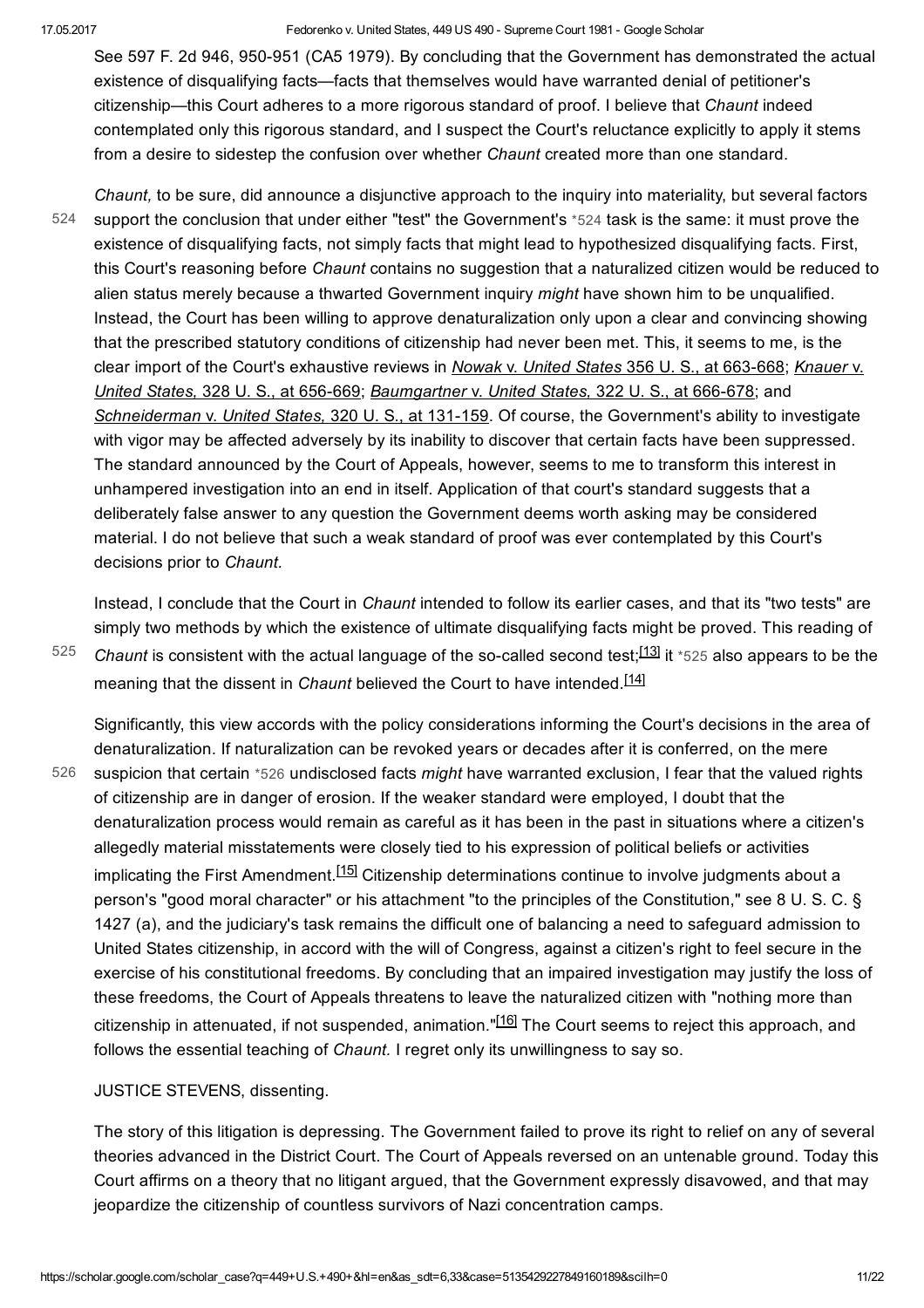The seven-count complaint filed by the Government in the District Court prayed for a revocation of petitioner's citizenship on four different theories: (1) that his entry visa was invalid because he had misstated his birthplace and place of residence and therefore he had never been lawfully admitted to the United States; (2) that he committed war crimes or atrocities and therefore was not eligible for admission as a displaced person; (3) that he made material misstatements on his application for citizenship in 1970; and (4) that he was not a person of good moral character when he received his American citizenship. After a long trial, the District Court concluded that the Government had failed to prove its case.

<span id="page-11-4"></span><span id="page-11-3"></span><span id="page-11-0"></span>The trial judge was apparently convinced that the suggestive identification procedures endorsed by the prosecution [\\*531](#page-11-0) had resulted in a misidentification of petitioner; that petitioner had not performed the atrocious acts witnessed by the survivors of Treblinka who testified;<sup>[\[1\]](#page-19-9)</sup> that Vice Consul Jenkins' testimony was not entirely reliable;<sup>[\[2\]](#page-19-10)</sup> and that for the most part petitioner was a truthful witness. 455 F. Supp. 893, 906-909. The District Judge specifically found that petitioner's visa was valid and that petitioner therefore lawfully entered the United States, id., at 916; that his service at Treblinka was involuntary, id., at 914; that he made no misstatements in his application for citizenship, *id.*, at 917; and that he was a person of good moral character. Ibid. [\\*532](#page-11-1) As an alternative basis for decision, the District Court concluded that because the Government had failed to prove that petitioner committed any atrocities at Treblinka, his record as a responsible and law-abiding resident of the United States for 29 years provided an equitable ground for refusing to revoke his citizenship. Id., at 918-920. [531](#page-11-0) [532](#page-11-1)

<span id="page-11-1"></span>The Court of Appeals reversed, holding that the District Court committed two errors of law. 597 F. 2d 946. First, the Court of Appeals held that the District Court in assessing the materiality of the misstatement in petitioner's 1949 visa application had misapplied this Court's decision in *Chaunt v. United States*, 364 U. S. 355; second, the Court of Appeals rejected the equitable basis for the District Court's judgment. The Court of Appeals did not, however, disturb any of the District Court's findings of fact.

<span id="page-11-5"></span><span id="page-11-2"></span>Today the Court declines to endorse the Court of Appeals' first rationale. Because the Chaunt test was formulated in the context of applications for citizenship, and because the only misstatements here were

made on petitioner's visa application,<sup>[\[3\]](#page-20-0)</sup> the Court acknowledges that the Chaunt test is not [\\*533](#page-11-2) automatically applicable. The Court does not reach the question of the applicability of Chaunt in the visa context, however, because it concludes that at the very least a misrepresentation is material if disclosure of the true facts would have rendered the applicant ineligible for a visa. Because the Court holds as a matter of law that petitioner's service as a guard at Treblinka, whether or not voluntary, made him ineligible for a visa, petitioner was not legally admitted to the country and hence was not entitled to citizenship. [533](#page-11-2)

I cannot accept the view that any citizen's past involuntary conduct can provide the basis for stripping him of his American citizenship. The Court's contrary holding today rests entirely on its construction of the Displaced Persons Act of 1948 (DPA). Although the Court purports to consider the materiality of petitioner's misstatements, the Court's construction of the DPA renders those misstatements entirely irrelevant to the decision of this case. Every person who entered the United States pursuant to the authority granted by that statute, who subsequently acquired American citizenship, and who can be shown "to have assisted the enemy in persecuting civil populations"—even under the most severe duress—has no right to retain his or her citizenship. I believe that the Court's construction of the DPA is erroneous and that the Court of Appeals misapplied the Chaunt test.

# I

Section 2 (a) of the DPA was "adopted" from the Constitution of the International Refugee Organization (see ante, at 510, n. 31), which described in Part II of Annex I "Persons who will not be [considered as displaced persons]." The second listing had two classifications: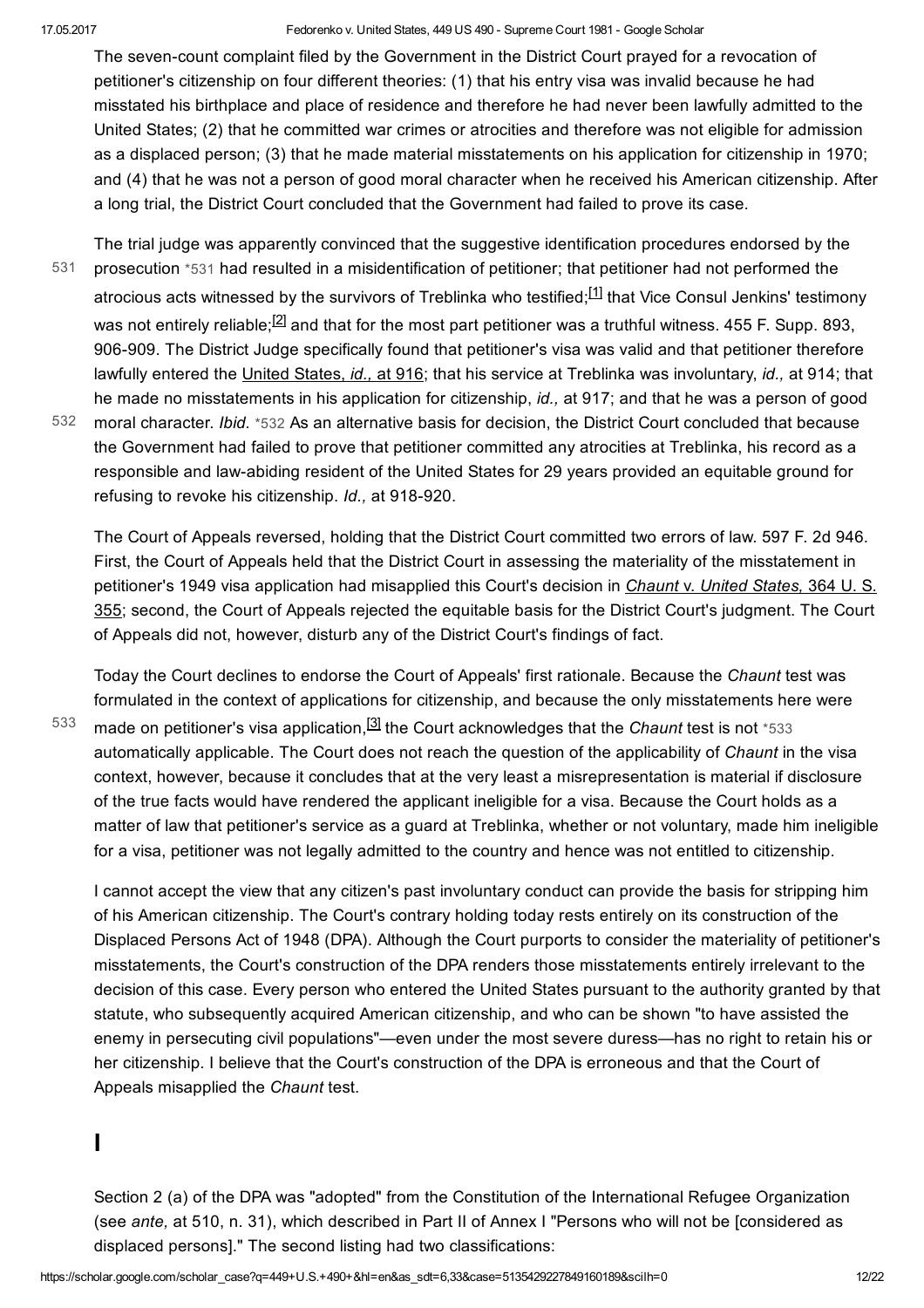"2. Any other persons who can be shown:

"(a) to have assisted the enemy in persecuting civil populations of countries, Members of the United Nations; or

[534](#page-12-0)

<span id="page-12-0"></span>[\\*534](#page-12-0) "(b) to have voluntarily assisted the enemy forces since the outbreak of the second world war in their operations against the United Nations."

<span id="page-12-3"></span>The District Court recognized that the section dealing with assisting enemy forces contained the word "voluntarily," while the section dealing with persecuting enemy populations did not. The District Court refused to construe the statute to bar relief to any person who assisted the enemy, whether voluntarily or not, however, because such a construction would have excluded the Jewish prisoners who assisted the SS in the operation of the concentration camp. 455 F. Supp., at 913. These prisoners performed such tasks as cutting the hair of female prisoners prior to their execution and performing in a camp orchestra as a ruse to conceal the true nature of the camp. I agree without hesitation with the District Court's conclusion that such prisoners did not perform their duties voluntarily and that such prisoners should not be considered excludable under the DPA.<sup>[\[4\]](#page-20-1)</sup> The Court resolves the dilemma perceived by the District Court by concluding that prisoners who did no more than cut the hair of female inmates before they were executed could not be considered to be assisting the enemy in *persecuting* civilian populations. See ante, at 512-513, n. 34. Thus the Court would give the word "persecution" some not yet defined specially limited reading. In my opinion, the term "persecution" clearly applies to such conduct; indeed, it probably encompasses almost every aspect of life or death in a concentration camp.

<span id="page-12-4"></span><span id="page-12-1"></span>The Court's resolution of this issue is particularly unpersuasive [\\*535](#page-12-1) when applied to the "kapos," the Jewish prisoners who supervised the Jewish workers at the camp. According to witnesses who survived Treblinka, the kapos were commanded by the SS to administer beatings to the prisoners, and they did so with just enough force to make the beating appear realistic yet avoid injury to the prisoner. Record 293-295, 300-302 (Kohn), 237 (Turowski).<sup>[\[5\]](#page-20-2)</sup> Even if we assume that the kapos were completely successful in deceiving the SS guards and that the beatings caused no injury to other inmates, I believe their conduct would have to be characterized as assisting in the persecution of other prisoners.<sup>[\[6\]](#page-20-3)</sup> In my view, the reason that such conduct should not make the kapos ineligible for citizenship is that it surely was not voluntary. The fact that the Court's interpretation of the DPA would exclude a group whose actions were uniformly defended by survivors of Treblinka, id., at 236-239 (Turowski), 300 (Kohn), 1157-1159 (Epstein), merely underscores the strained reading the Court has given the statute.<sup>[\[7\]](#page-20-4)</sup> [535](#page-12-1)

[536](#page-12-2)

<span id="page-12-6"></span><span id="page-12-5"></span>The Government was apparently persuaded by the force of the District Court's reasoning. In the Court of Appeals the Government unequivocally accepted the District Court's [\\*536](#page-12-2) view that § 2 (a) should be construed to read "persons who can be shown to have *voluntarily* assisted the enemy."<sup>[\[8\]](#page-20-5)</sup> The Government did not retreat from that concession before this Court.<sup>[\[9\]](#page-20-6)</sup> The reasons for agreeing with the Government's interpretation of the statute are compelling.

# <span id="page-12-8"></span><span id="page-12-7"></span><span id="page-12-2"></span>II

If the DPA is correctly construed, petitioner is entitled to retain his citizenship unless the Government proved that he made a material misstatement in his application for citizenship in 1970 or that he was ineligible for citizenship in 1970. Given the District Court's findings that he made no willful misstatement in 1970 and that he had not committed any crimes because his service at Treblinka was involuntary, the challenge to his citizenship rests entirely on the claim that he was not lawfully admitted to the United States in 1949 because he made material misstatements in his visa application. Even if the Chaunt test applies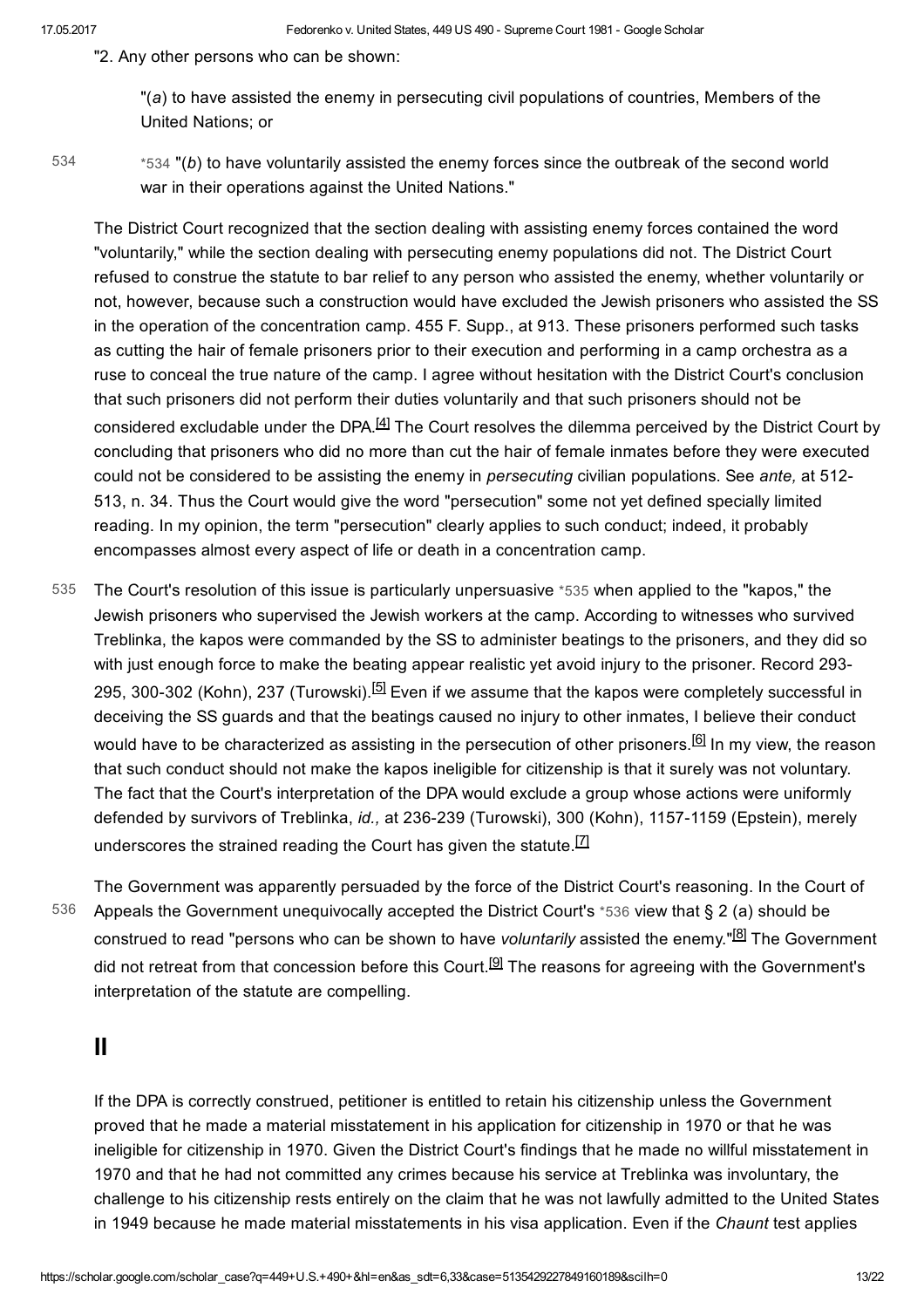equally to visa applications and citizenship applications, I would hold that the Government failed to satisfy its burden under what I believe to be the proper interpretation of that test.

<span id="page-13-0"></span>The Court and the parties seem to assume that the Chaunt test contains only two components: (1)

[537](#page-13-0)

[538](#page-13-1)

whether a truthful answer might have or would have triggered an investigation, and (2) whether such an investigation might have or would [\\*537](#page-13-0) have revealed a disqualifying circumstance. Under this characterization of the Chaunt test, the only dispute is what probability is required with respect to each of the two components. There are really three inquiries, however: (1) whether a truthful answer would have led to an investigation, (2) whether a disqualifying circumstance actually existed, and (3) whether it would have been discovered by the investigation. Regardless of whether the misstatement was made on an application for a visa or for citizenship, in my opinion the proper analysis should focus on the first and second components and attach little or no weight to the third. Unless the Government can prove the existence of a circumstance that would have disqualified the applicant, I do not believe that citizenship should be revoked on the basis of speculation about what might have been discovered if an investigation had been initiated. But if the Government can establish the existence of a disqualifying fact, I would consider a willful misstatement material if it were more probable than not that a truthful answer would have prompted more inquiry. Thus I would presume that an investigation, if begun at the time that the misstatement was made, would have been successful in finding whatever the Government is now able to prove. But if the Government is not able to prove the existence of facts that would have made the resident alien ineligible for citizenship at the time he executed his application, I would not denaturalize him on the basis of speculation about what might have been true years ago.

The Government in this case failed to prove that petitioner materially misrepresented facts on his citizenship application. Because I do not believe that "adopted" § 2 (a) of the DPA applies to persons whose assistance in the persecution of civilian populations was involuntary, and because the District Court found that petitioner's service was not voluntary, it necessarily follows that the Government failed to prove the existence of a disqualifying circumstance with respect to petitioner's [\\*538](#page-13-1) visa application.<sup>[\[10\]](#page-20-7)</sup> The

<span id="page-13-3"></span><span id="page-13-1"></span>misstatements in that application were therefore not material under a proper application of Chaunt.

The gruesome facts recited in this record create what Justice Holmes described as a sort of "hydraulic pressure" that tends to distort our judgment. Perhaps my refusal to acquiesce in the conclusion reached by highly respected colleagues is attributable in part to an overreaction to that pressure. Even after recognizing and discounting that factor, however, I remain firmly convinced that the Court has committed the profoundest sort of error by venturing into the unknown to find a basis for affirming the judgment of the Court of Appeals. That human suffering will be a consequence of today's venture is certainly predictable; that any suffering will be allayed or avoided is at best doubtful.

I respectfully dissent.

## <span id="page-13-2"></span>JUSTICE WHITE, dissenting.

The primary issue presented in the petition for certiorari was whether the Court of Appeals had properly interpreted the test articulated in *Chaunt v. United States*, 364 U. S. 350 (1960), for determining whether an individual procured his citizenship by concealment or misrepresentation of a "material" fact. In Chaunt the Government sought to revoke an [\\*527](#page-13-2) individual's citizenship because he had not disclosed certain facts in his application for citizenship.<sup>[\[1\]](#page-20-8)</sup> Although *Chaunt* did not address the standard of materiality with respect to visa applications, the parties before this Court have assumed that the Chaunt test should be used to determine whether petitioner concealed material facts when he applied for a visa.<sup>[\[2\]](#page-20-9)</sup> [527](#page-13-2)

<span id="page-13-5"></span><span id="page-13-4"></span>Recognizing that the relevance of *Chaunt* to visa applications may be problematic, the majority turns to a wholly separate ground to decide this case, resting its decision on its interpretation of "adopted" § 2 (a) of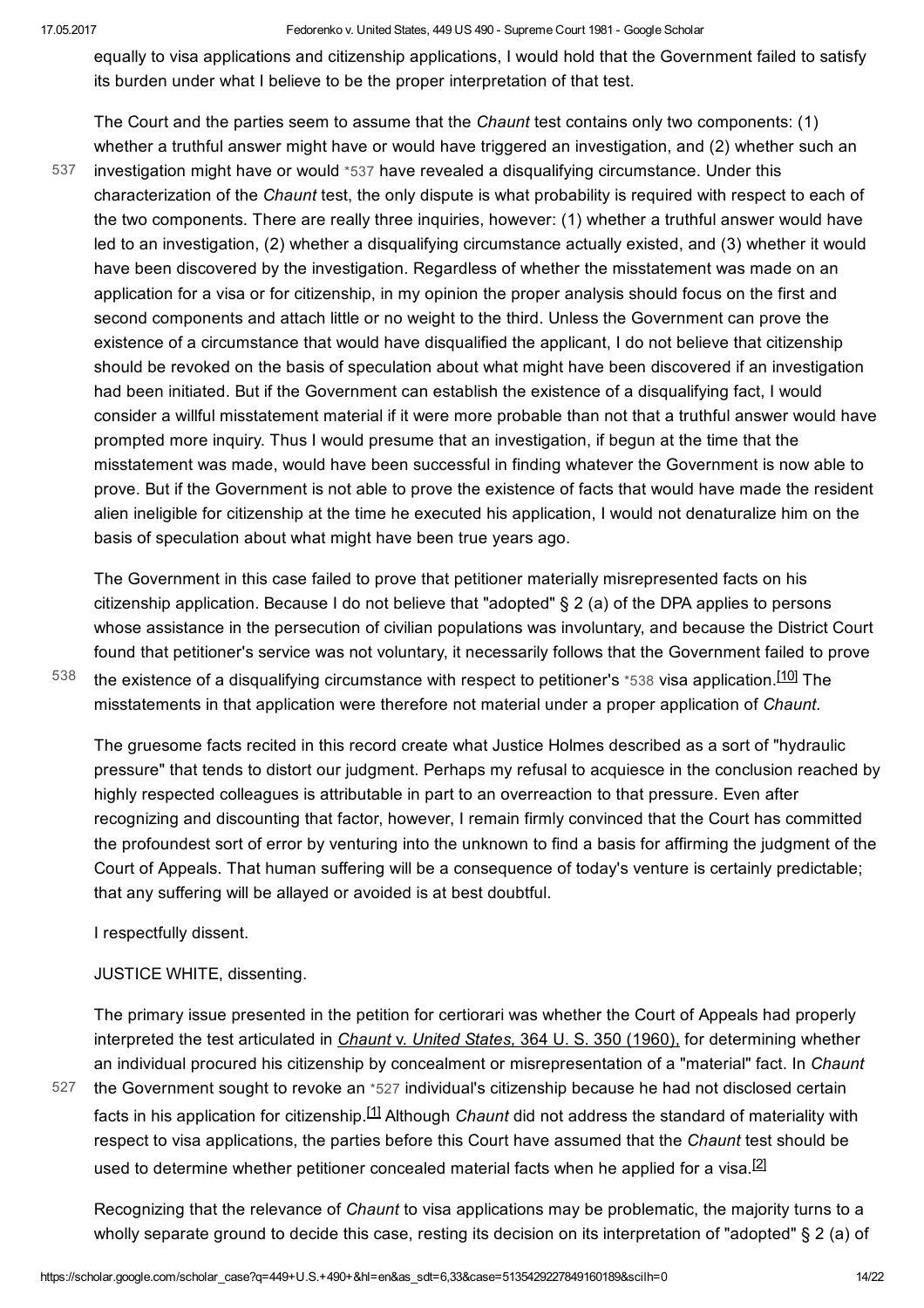<span id="page-14-5"></span>the Displaced Persons Act (see ante, at 510, n. 31). I am reluctant to resolve the issue of whether Chaunt extends to visa applications, since the parties have neither briefed nor argued the point. However, I am equally reluctant to adopt the course chosen by the majority, for the language of § 2 (a) is not entirely unambiguous,<sup>[\[3\]](#page-20-10)</sup> and the parties have not addresed the proper interpretation of the statute.<sup>[\[4\]](#page-20-11)</sup> Under these

circumstances, I would [\\*528](#page-14-2) simply clarify the Chaunt materiality test and then remand to the Court of Appeals to review the District Court's findings on petitioner's concealment at the time he applied for citizenship. [528](#page-14-2)

<span id="page-14-2"></span>In Chaunt the Court stated that to prove misrepresentation or concealment of a material fact the Government must prove by clear and convincing evidence

<span id="page-14-9"></span><span id="page-14-8"></span><span id="page-14-7"></span><span id="page-14-6"></span>"either (1) that facts were suppressed which, if known, would have warranted denial of citizenship or (2) that their disclosure might have been useful in an investigation possibly leading to the discovery of other facts warranting denial of citizenship." <u>364 U. S., at 355</u>.<sup>[\[5\]](#page-20-12)</sup>

Under the District Court's interpretation of the second Chaunt test and that urged by petitioner, the Government would be required to prove that an investigation prompted by a complete, truthful response would have revealed facts justifying denial of citizenship.<sup>[\[6\]](#page-20-13)</sup> The Court of Appeals and the Government contend that under the second Chaunt test the Government must prove only that such an investigation *might have* led to the discovery of facts justifying denial of citizenship.<sup>[Z]</sup> In my opinion, the latter

<span id="page-14-10"></span><span id="page-14-3"></span>interpretation is correct.<sup>[\[8\]](#page-21-0)</sup> [\\*529](#page-14-3) If the District Court's interpretation were adopted, the Government would bear the heavy, and in many cases impossible, burden of proving the true facts that existed many years prior to the time the defendant applied for citizenship, whether it proceeded under the first or the second Chaunt test. This definition of "materiality," by greatly improving the odds that concealment would be successful, would encourage applicants to withhold information, since the Government would often be unable to meet its burden by the time the concealment was discovered. [529](#page-14-3)

<span id="page-14-11"></span>In this case, the Government alleged that when petitioner filled out his application for citizenship, he willfully concealed that he had served as an armed guard for the Germans during the war. Petitioner failed to disclose this information, although the application form required him to list his past or present membership in any organization in the United States or elsewhere, including foreign military service. Although the Government produced evidence to support a finding of materiality under its interpretation of the second *Chaunt* test,<sup>[<u>9</u>]</sup> the District Court concluded that petitioner's service as an armed guard for the Germans was immaterial under the District Court's interpretation of Chaunt. It also found that the nondisclosure was not willful.<sup>[\[10\]](#page-21-2)</sup>

<span id="page-14-12"></span><span id="page-14-4"></span>[\\*530](#page-14-4) The Court of Appeals failed to review this portion of the District Court's opinion. Instead, it focused solely on whether petitioner had willfully concealed or misrepresented material facts when he applied for a visa. Therefore, I would vacate the judgment of the Court of Appeals and remand the case to that court to review the District Court's application of the Chaunt test to petitioner's concealment at the time he applied for citizenship.<sup>[\[11\]](#page-21-3)</sup> [530](#page-14-4)

<span id="page-14-13"></span><span id="page-14-0"></span>[\[\\*\]](#page-0-3) Briefs of amici curiae urging affirmance were filed by Phil Baum, Nathan Z. Dershowitz, and Marc D. Stern for the American Jewish Congress et al.; and by Harold P. Weinberger, Justin J. Finger, Jeffrey P. Sinensky, and Richard A. Weisz for the Anti-Defamation League of B'nai B'rith et al.

<span id="page-14-1"></span>[\[1\]](#page-0-4) Title 8 U. S. C. § 1451 (a) provides in pertinent part:

"It shall be the duty of the United States attorneys . . . to institute proceedings . . . in the judicial district in which the naturalized citizen may reside at the time of bringing suit, for the purpose of revoking and setting aside the order admitting such person to citizenship and canceling the certificate of naturalization on the ground that such order and certificate of naturalization were illegally procured or were procured by concealment of a material fact or by willful misrepresentation . . ."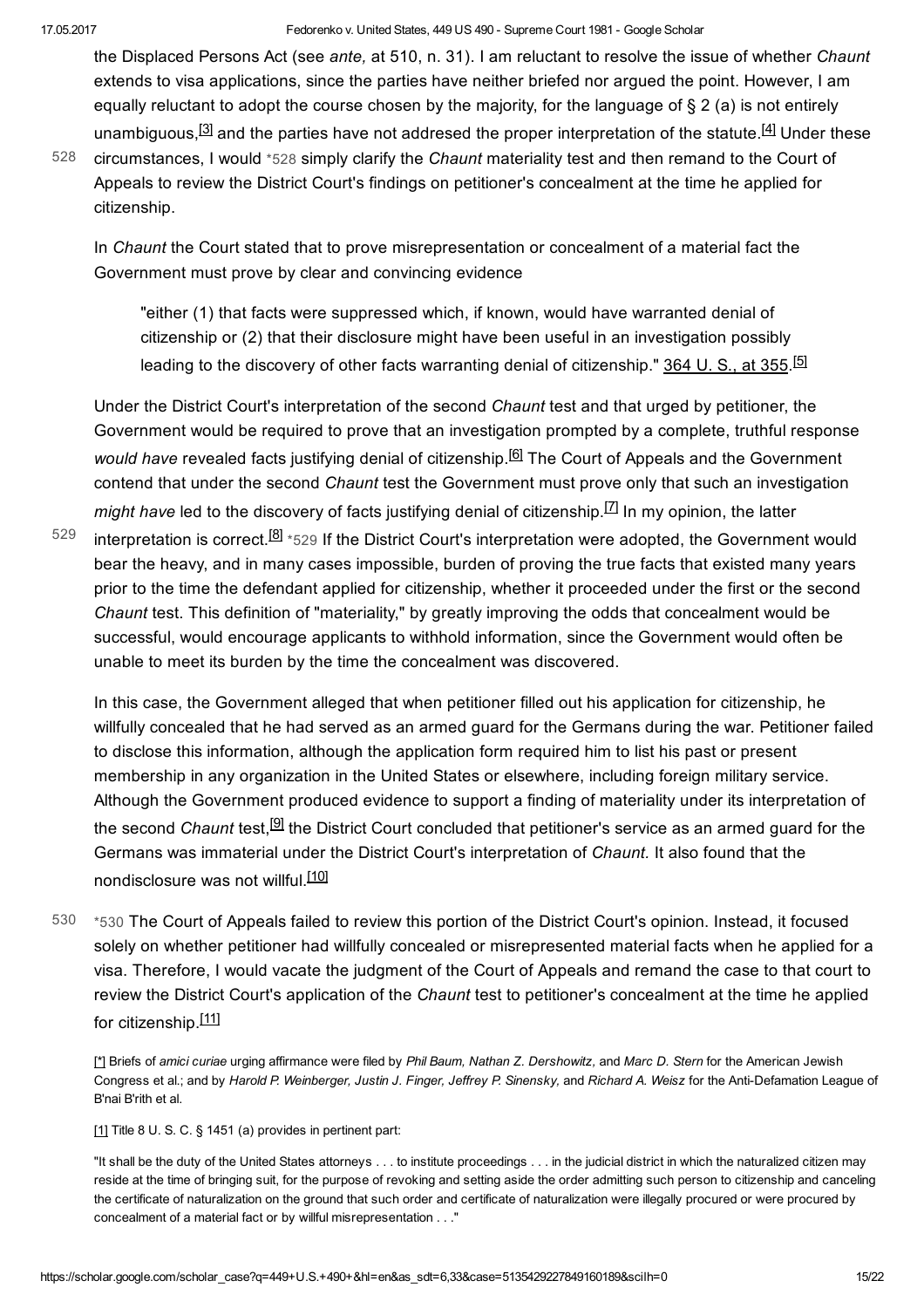<span id="page-15-0"></span>[\[2\]](#page-0-5) Historians estimate that some 800,000 people were murdered at Treblinka. See L. Dawidowicz, The War Against the Jews, 1933-1945, p. 149 (1975); R. Hilberg, The Destruction of the European Jews 572 (1978).

The District Court described Treblinka in this manner:

"It contained only living facilities for the SS and the persons working there. The thousands who arrived daily on the trains had no need for barracks or mess halls: they would be dead before nightfall. It was operated with a barbarous methodology—brutally efficient—and such camps surely fill one of the darkest chapters in the annals of human existence, certainly the darkest in that which we call Western civilization." 455 F. Supp. 893, 901, n. 12 (SD Fla. 1978).

<span id="page-15-1"></span>[\[3\]](#page-1-4) The DPA incorporated the definition of "refugees or displaced persons" contained in Annex I to the Constitution of the International Refugee Organization of the United Nations (IRO). See § 2 (b), 62 Stat. 1009. The IRO Constitution, 62 Stat. 30373055, was ratified by the United States on December 16, 1946 (T. I. A. S. No. 1846) and became effective on August 20, 1948. See 62 Stat. 3037.

<span id="page-15-2"></span>[\[4\]](#page-1-5) The IRO Constitution provided that the following persons would not be eligible for refugee or displaced person status:

"1. War criminals, quislings and traitors.

"2. Any other persons who can be shown:

"(a) to have assisted the enemy in persecuting civil populations of countries, Members of the United Nations; or

"(b) to have voluntarily assisted the enemy forces since the outbreak of the second world war in their operations against the United Nations." Annex I, Part II, 62 Stat. 3051-3052.

<span id="page-15-3"></span>[\[5\]](#page-1-6) The IRO was established in 1946 as a temporary specialized agency of the United Nations to deal with all aspects of the refugee problem in postwar Europe. The IRO established and administered a network of camps and resettlement centers where the refugees were registered, housed, fed, and provided with medical care. Where possible, the IRO provided for the refugees' rehabilitation and training, arranged legal protection for as long as they were stateless, and negotiated agreements for resettlement. See generally L. Holborn, The International Refugee Organization: A Specialized Agency of The United Nations: Its History and Work 1946-1952 (1956).

<span id="page-15-4"></span>[\[6\]](#page-1-7) The DPA established a Displaced Persons Commission to oversee and administer the resettlement program envisaged by the Act. 62 Stat. 1012-1013.

<span id="page-15-5"></span>[\[7\]](#page-1-8) According to testimony presented at trial by one of the Government's witnesses who served as a vice consul, between 35 and 40 vice consuls were involved in administering the Act. Record 715. Each vice consul spent three months in training in Washington and was then sent to Europe where he received further training before he was put to work reviewing applications. Id., at 711-712, 719-721, 723, 726-727.

<span id="page-15-6"></span>[\[8\]](#page-1-9) Petitioner also lied about his birthplace and nationality, claiming that he was born in Sarny, in Poland, when in fact he was born in Sivasch, in the Ukraine. App. 26. However, on November 21, 1950, after he arrived in this country, petitioner filed an Application for a Certificate of Arrival and Preliminary Form for a Declaration of Intention in which he correctly listed his birthplace as Sivasch in the Ukraine. Petitioner again provided the correct information when he filed a similar form on April 7, 1951. 455 F. Supp., at 911.

<span id="page-15-7"></span>[\[9\]](#page-1-10) It should be noted that none of the questions in the application for citizenship explicitly required petitioner to disclose this information. Perhaps the most closely related question on the application form was one that required him to list his foreign military service. Petitioner indicated only that he had served in the Russian Army. App. 33.

<span id="page-15-8"></span>[\[10\]](#page-1-11) See 455 F. Supp., at 896, n. 3.

<span id="page-15-9"></span>[\[11\]](#page-1-12) The complaint also charged that petitioner had deliberately made false statements for the purpose of securing his naturalization and had thereby failed to satisfy the statutory requirement of good moral character during the 5-year period immediately preceding the filing of his application for naturalization. See 8 U. S. C. § 1427 (a).

<span id="page-15-10"></span>[\[12\]](#page-2-3) One witness Eugeun Turowski, testified that he saw petitioner shoot and whip Jewish prisoners at the camp. Record 134-136. Another, Schalom Kohn, testified that he saw petitioner almost every day for the first few months Kohn was at Treblinka, id., at 262-263, that petitioner beat him with an iron-tipped whip, and that he saw petitioner whip and shoot other prisoners. Id., at 268, 271, 322-323. The third witness, Josef Czarny, claimed that he saw petitioner beat arriving prisoners, id., at 434, and that he once saw him shoot a prisoner. Id., at 435-442. Gustaw Boraks testified that he saw petitioner repeatedly chase prisoners to the gas chambers, beating them as they went. Id., at 886-888. Boraks also claimed that on one occasion, he heard a shot and ran outside to see petitioner, with a gun drawn, standing close to a wounded woman who later told him that petitioner was responsible for the shooting. Id., at 630-634. Sonia Lewkowicz testified that she saw petitioner shoot a Jewish prisoner. Id., at 973, 1013-1015, 1039-1040. Finally, Pinchas Epstein testified that petitioner shot and killed a friend of his, after making him crawl naked on all fours. Id., at 1056-1070.

<span id="page-15-11"></span>[\[13\]](#page-2-4) The vice consul's decision could be overridden by the consul general, but Jenkins testified that he knew of no situation in which this happened. *Id.*, at 721-722.

<span id="page-15-12"></span>[\[14\]](#page-2-5) On the basis of the vice consuls' experiences, Jenkins discounted the possibility that any concentration camp guards had served involuntarily. Id., at 756, 772, 795-796. Jenkins reported that all the guards who were questioned by the consular officials about their reasons for serving as guards invariably admitted that their service was voluntary. Id., at 807-808. In addition, Jenkins testified that even if an applicant refused to acknowledge that his service as an armed guard was voluntary, he would still have been denied a visa. Id., at 822-826.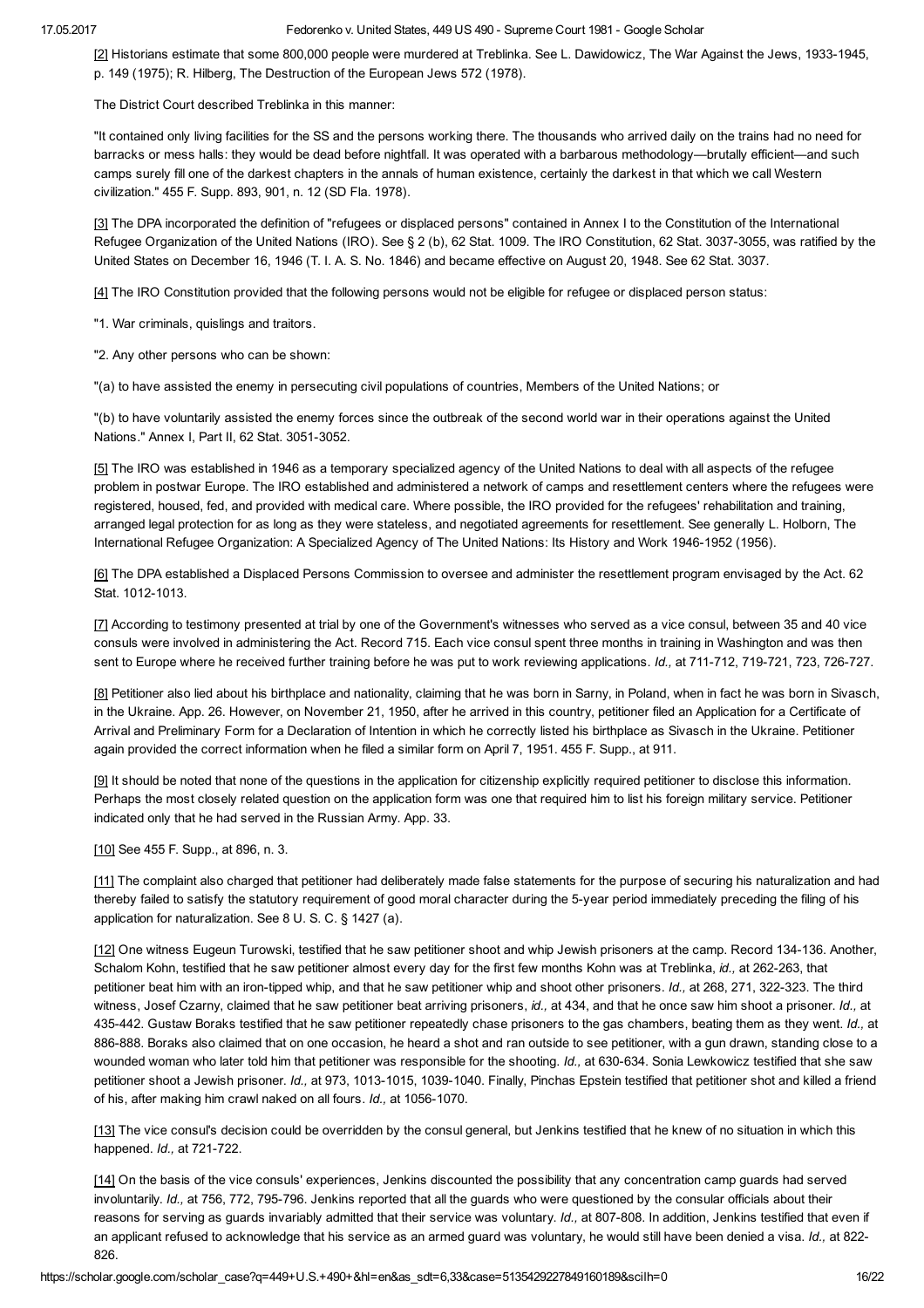<span id="page-16-0"></span>[\[15\]](#page-2-6) Jenkins testified that at times concentration camp survivors who recognized a visa applicant as a guard would notify consular officials who in turn investigated the matter. If the accusation proved true, the applicant was confronted with it and invariably found ineligible for a visa. Id., at 804, 807, 826-827.

<span id="page-16-1"></span>[\[16\]](#page-2-7) Petitioner testified that there were between 120 and 150 armed Russian guards and some 20 to 30 Germans. Id., at 1444-1445.

<span id="page-16-2"></span>[\[17\]](#page-2-8) Petitioner testified that between 15 and 20 Russian guards escaped from the camp. Four were caught and apparently executed, but petitioner testified that he did not know what happened to the others. Id., at 1535-1536, 1555.

<span id="page-16-3"></span>[\[18\]](#page-2-9) The court also noted that there was no dispute about the fact that petitioner lied when he listed his birthplace as Sarny, Poland. 455 F. Supp., at 914.

<span id="page-16-4"></span>[\[19\]](#page-2-10) The court rejected the witnesses' pretrial identifications because it found the photo spreads from which the identifications were made impermissibly suggestive. The court also rejected the in-court identifications by three of the witnesses. The court noted that the first witness initially picked out a spectator in the courtroom and only identified petitioner when it became obvious from the crowd reaction that he had made a mistake. The other two witnesses identified petitioner who was seated at counsel table surrounded by much younger men. The court concluded that the courtroom identifications were tainted by the photo identification and by discussion of the case among the witnesses.

The court also found credibility problems with the testimony of the Treblinka survivors, and it concluded that "[e]ven without defendant's testimony, the Government's evidence on the claimed commission of atrocities. . . fell short of meeting the `clear, convincing and unequivocal' burden of proof. . . . With defendant's testimony the Government's evidence. . . left the court with suspicions about whether defendant participated in atrocities at Treblinka but they were only suspicions." Id., at 909.

## <span id="page-16-5"></span>[\[20\]](#page-3-3) United States v. Riela, 337 F. 2d 986 (CA3 1964); United States v. Rossi, 299 F. 2d 650 (CA9 1962); La Madrid-Peraza v. Immigration and Naturalization Service, 492 F. 2d 1297 (CA9 1974).

<span id="page-16-6"></span>[\[21\]](#page-3-4) The court also found that petitioner's false statements about his birthplace and nationality were not "material" misrepresentations. The court explained that the true facts would not of themselves have justified denial of citizenship since Ukrainians per se were not excluded under the DPA. The court also noted that petitioner disclosed the truth about his place of birth and nationality when he filed Declarations of Intention in 1950 and 1951, and that the INS examiner who interviewed petitioner in connection with his application for citizenship testified that his previous false statements about these questions were not a cause for concern. 455 F. Supp., at 915.

<span id="page-16-7"></span>[\[22\]](#page-3-5) The Court of Appeals explained that the District Court's interpretation "destroyed the utility of the second Chaunt test, since it would require, as does the first Chaunt test, that the government prove ultimate facts warranting denial of citizenship." 597 F. 2d, at 951. The court also pointed out that adopting the District Court's view would provide a strong incentive to an applicant for a visa or citizenship to lie about his background and thereby prevent an inquiry into his fitness at a time when he has the burden of proving eligibility. If his deception were later uncovered, the Government would face the difficult tasks of conducting an inquiry into his past, discovering facts warranting disqualification, and proving those facts by clear and convincing evidence. Ibid.

<span id="page-16-8"></span>[\[23\]](#page-3-6) The Court of Appeals noted that its formulation of the second Chaunt test was adopted by the Second Circuit in United States v. Oddo, 314 F. 2d 115, cert. denied, 375 U. S. 833 (1963).

<span id="page-16-9"></span>[\[24\]](#page-4-3) Because it ruled in favor of the Government under the second Chaunt test, the Court of Appeals had no reason to consider the Government's claim that, contrary to the District Court's findings, the evidence at trial clearly and convincingly proved that petitioner committed crimes and atrocities against inmates while he was an armed guard at Treblinka. We accept, for purposes of this case, the District Court's findings on this issue.

<span id="page-16-10"></span>[\[25\]](#page-4-4) The Constitution empowers Congress to "establish an uniform Rule of Naturalization." Art. I, § 8, cl. 4.

<span id="page-16-11"></span>[\[26\]](#page-5-2) That petitioner gave these false statements because he was motivated by fear of repatriation to the Soviet Union indicates that he understood that disclosing the truth would have affected his chances of being admitted to the United States and confirms that his misrepresentation was willful.

<span id="page-16-12"></span>[\[27\]](#page-5-3) See Brief for United States 18, n. 13.

<span id="page-16-13"></span>[\[28\]](#page-5-4) Although the denaturalization statute speaks in terms of "willful misrepresentation" or "concealment of a material fact," this Court has indicated that the concealment, no less than the misrepresentation, must be willful and that the misrepresentation must also relate to a material fact. See Costello v. United States, 365 U. S. 265, 271-272, n. 3 (1961). Logically, the same principle should govern the interpretation of this provision of the DPA.

<span id="page-16-14"></span>[\[29\]](#page-5-5) One question on the form Chaunt submitted in connection with his petition for citizenship, asked if he had ever "been arrested or charged with violation of any law of the United States or State or city ordinance or traffic regulation" and if so give full particulars. To this question Chaunt answered "no."

<span id="page-16-15"></span>[\[30\]](#page-5-6) Neither the District Court nor the Court of Appeals directly focused on the distinction between false statements in a visa application and false statements in an application for citizenship. The District Court's opinion suggests that it concluded that there were no willful misrepresentations in petitioner's 1970 application for citizenship. See 455 F. Supp., at 916917. The Court of Appeals characterized the case as involving "a misrepresentation by nondisclosure." 597 F. 2d, at 947.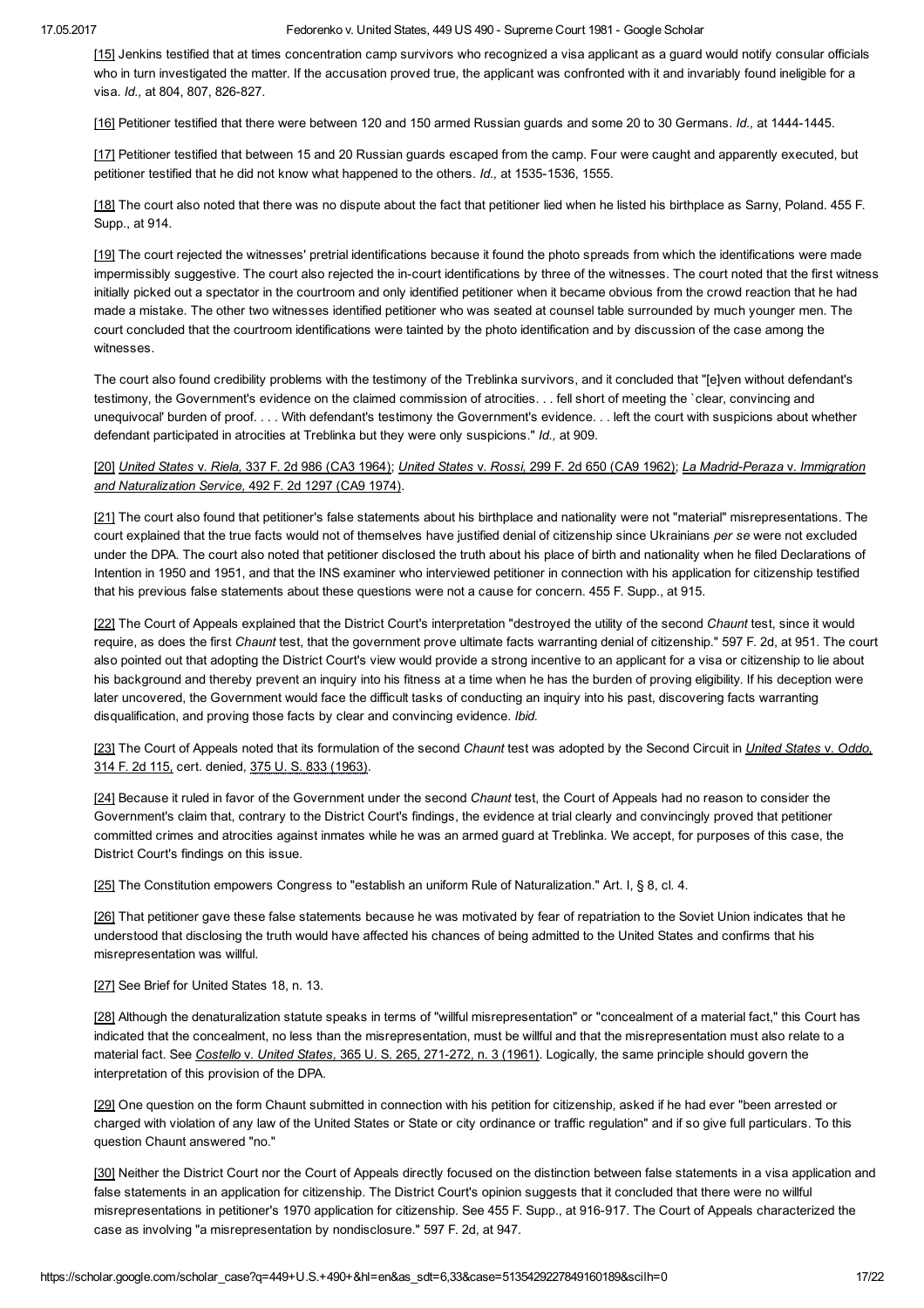<span id="page-17-0"></span>[\[31\]](#page-6-6) Hereafter, references to §§ 2 (a) and 2 (b), rather than referring to §§ 2 (a) and 2 (b) of the DPA, follow the designation of the definitional provisions in the IRO Constitution, see 62 Stat. 3051-3052, incorporated in § 2 (b) of the DPA.

<span id="page-17-1"></span>[\[32\]](#page-6-7) Jenkins testified as follows:

"Q If through investigation or interview you had determined that [a visa] applicant in fact did serve at a death camp . . . in occupied Poland as a Ukrainian Guard would you have denied the visa application?

"A Yes, I would.

"Q And in your expert opinion would such a person have qualified as an eligible displaced person?

"A No, he would not have.

"Q I may have asked this question, if I have permit me to ask it again, . . . are you aware of any case whatsoever in which an axis auxiliary who served in a capacity as a camp guard was ever legally qualified as a displaced person?

"A No, I am not. I am reasonably certain that there was no such case.

.....

"Q Mr. Jenkins, referring to the last question and answer, would it have made any difference whatsoever to you as a visa officer if the person could have been proven to have been a guard but you could not prove that he committed an atrocity?

"A No.

"THE COURT: Why? Why?

"THE WITNESS: Because under the Displaced Persons Act and in the International Refugee Organization constitution by . . . definition such a person could not be a displaced person." Record 767-768.

On cross-examination, Jenkins was asked:

"Q Despite the apparent assumption that a quard at a concentration camp was there voluntarily, a non-German was there voluntarily, if a nonGerman guard came to you and said to you that his service there was involuntary would that guard have been eligible under the Displaced Persons Act and would he have been granted a visa?

"A I don't believe so. In the first place I can't imagine this hypothetical situation. And secondly, I think the language of the Act is so clear that participation or even acquiesce[nce] in really doesn't leave the vice consul that kind of latitude.

.....

"THE COURT: . . . What is there about it that would make you think it was so clear that you had no latitude, if he had according to the hypothetical, persuaded you that his service as a guard was involuntary? How would that differ from involuntary service in the Waffen SS [Axis combat unit]?

"A Because the crime against humanity that is involved in the concentration camp puts it into a different category . . . ." Id., at 822-823.

<span id="page-17-2"></span>[\[33\]](#page-6-8) The District Court felt compelled to impose a voluntariness requirement because it was concerned that a literal interpretation of § 2 (a) would "bar every Jewish prisoner who survived Treblinka because each one of them assisted the SS in the operation of the camp." 455 F. Supp., at 913. The court noted that working prisoners led arriving prisoners to the lazaret where they were murdered, cut the hair of the women who were to be executed, or played in the orchestra at the gate to the camp as part of the Germans' ruse to persuade new arrivals that the camp was other than what it was. The court pointed out that such actions could technically be deemed assistance, and concluded that it would be "absurd to deem their conduct `assistance or acquiescence' inasmuch as it was involuntary— even though the word `voluntarily' was omitted from the definition." *Ibid.* In addition, the court noted that Jenkins testified that visa applicants who had served in Axis combat units and who could prove that their service was involuntary were found eligible for visas. Id., at 912. But see n. 34, infra.

<span id="page-17-3"></span>[\[34\]](#page-6-9) The solution to the problem perceived by the District Court, see n. 33, supra, lies, not in "interpreting" the Act to include a voluntariness requirement that the statute itself does not impose, but in focusing on whether particular conduct can be considered assisting in the persecution of civilians. Thus, an individual who did no more than cut the hair of female inmates before they were executed cannot be found to have assisted in the persecution of civilians. On the other hand, there can be no question that a guard who was issued a uniform and armed with a rifle and a pistol, who was paid a stipend and was regularly allowed to leave the concentration camp to visit a nearby village, and who admitted to shooting at escaping inmates on orders from the commandant of the camp, fits within the statutory language about persons who assisted in the persecution of civilians. Other cases may present more difficult line-drawing problems but we need decide only this case. As for the District Court's concern about the different treatment given to visa applicants who had served in Axis combat units who were found eligible for visas if they could show that they had served involuntarily, this distinction was made by the Act itself.

<span id="page-17-4"></span>[\[35\]](#page-6-10) The District Court refused to give conclusive weight to Jenkins' testimony on this issue largely because it felt that Jenkins' testimony did not recognize the "voluntariness" exception that the court read into § 2 (a). However, Jenkins' testimony was in accordance with the plain language of the statute. Because the District Court mistakenly applied the law to the facts of this case in concluding that petitioner was lawfully admitted into this country, 455 F. Supp., at 915, we reject its conclusion.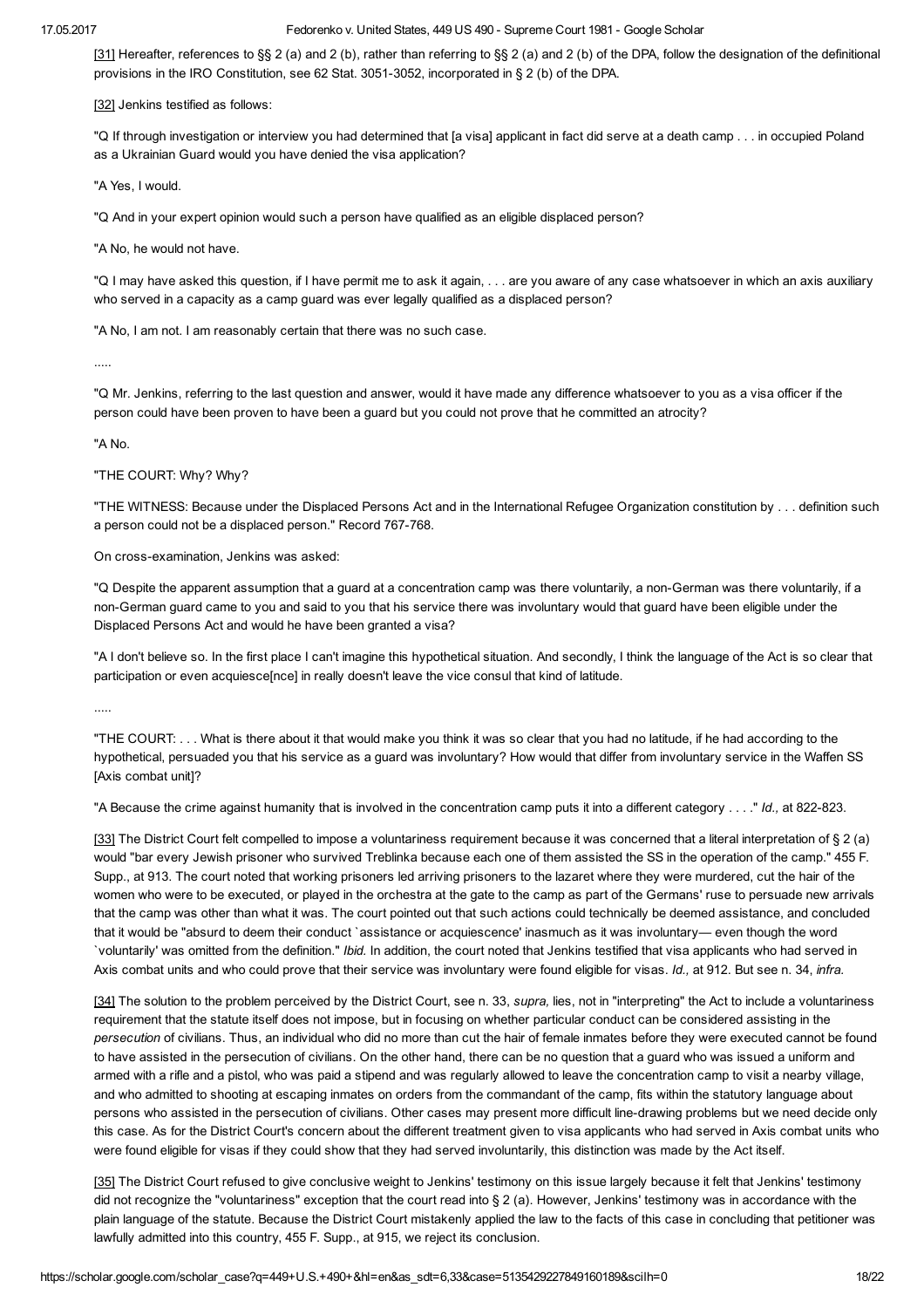The dissenting opinion of JUSTICE STEVENS argues that the Government "expressly disavowed" our interpretation of the DPA, post, at 530, and that the Government "unequivocally accepted" the District Court's construction of § 2 (a), post, at 535. Elsewhere, the dissent suggests that the District Court's construction is "the Government's interpretation of the statute," post, at 536. The sole basis for these assertions is a footnote in the Government's brief in the Court of Appeals which merely stated: "The United States has no quarrel with [the District Court's] construction [of § 2 (a)] in this case" (emphasis added). In our judgment, none of the dissent's claims is borne out by this statement. The suggestion that the Government "unequivocally accepted" the District Court's interpretation of the Act is at best an exaggeration, and we have found no evidence in the record or briefs in this case of the Government's "express disavowal" of our construction of § 2 (a). Furthermore, being neither endowed with psychic powers nor privy to the Government's deliberations, we cannot join JUSTICE STEVENS, see post, at 535-536, in speculating about the reasons that the Government chose not to "quarrel with" the District Court's interpretation of § 2 (a) "in this case."

As for JUSTICE STEVENS' belief that our interpretation of the statute is "erroneous," see post, at 533, we simply note that he is unable to point to anything in the language of the Act that justifies reading into § 2 (a) the "voluntariness" limitation that Congress omitted. Thus, we must conclude that JUSTICE STEVENS' real quarrel is with Congress, which drafted the statute. It is not the function of the courts to amend statutes under the quise of "statutory interpretation." See Potomac Electric Power Co. v. Director, Office of Workers' Compensation Programs, ante, at 274. Finally, since the term "persecution" does not apply to some of the tasks performed by concentration camp inmates, see n. 34, supra, we reject the speculation that our decision "may jeopardize the citizenship of countless survivors of Nazi concentration camps," post, at 530 (STEVENS, J., dissenting).

<span id="page-18-0"></span>[\[36\]](#page-6-11) Title 8 U. S. C. § 1429 provides in pertinent part: "[N]o person shall be naturalized unless he has been lawfully admitted to the United States for permanent residence in accordance with all applicable provisions of this chapter." See also 8 U. S. C. § 1427 (a).

<span id="page-18-1"></span>[\[37\]](#page-7-2) The same requirement is now contained in 8 U. S. C. § 1181 (a) which provides that "no immigrant shall be admitted into the United States unless at the time of application for admission he (1) has a valid unexpired immigrant visa . . . ."

<span id="page-18-2"></span>[\[38\]](#page-7-3) See H. R. Rep. No. 1086, 87th Cong., 1st Sess., 39 (1961) (Citizenship is illegally procured if "some statutory requirement which is a condition precedent to naturalization is absent at the time the petition [for naturalization is] granted").

<span id="page-18-3"></span>[\[39\]](#page-7-4) Courts must consider the facts and circumstances in deciding whether an applicant satisfies such requirements for naturalization as good moral character and an understanding of the English language, American history, and civics. See 8 U. S. C. §§ 1423, 1427 (d).

<span id="page-18-4"></span>[\[40\]](#page-8-3) Our decision makes it unnecessary to resolve the question whether the Court of Appeals correctly interpreted the materiality test enunciated in Chaunt.

<span id="page-18-5"></span>[\[1\]](#page-8-4) The statute is § 340 (a) of the Immigration and Nationality Act of 1952, 66 Stat. 260, as amended, 8 U. S. C. § 1451 (a). Its relevant provisions are quoted ante, at 493, n. 1.

<span id="page-18-6"></span>[\[2\]](#page-8-5) Except for the prohibition against "illegally procured" citizenship, added in 1961 by Pub. L. 87-301, § 18 (a), 75 Stat. 656, the statute today is unchanged from the version considered in Chaunt. Now, as then, it authorizes the initiation of denaturalization proceedings should the Government discover that the order admitting a person to citizenship was "procured by concealment of a material fact or by willful misrepresentation." In accord with the Court's prior construction of this phrase, both the concealment and the misrepresentation must be willful, and each must also relate to a material fact. Ante, at 507-508, n. 28, citing Costello v. United States, 365 U. S. 265, 271-272, n. 3 (1961).

<span id="page-18-7"></span>[\[3\]](#page-9-3) This discussion of materiality relates only to proceedings brought by the Government to denaturalize a United States citizen. I do not mean to suggest that, for purposes of attaining citizenship, a misrepresentation must be analyzed in an identical fashion. The immigration law historically has afforded greater protections to persons already admitted to citizenship than to those seeking to obtain its privileges and benefits. This choice, however, reflects a judgment that the weighty interest in citizenship should be neither casually conferred nor lightly revoked. See Berenyi v. District Director, 385 U. S. 630, 636-637 (1967). In view of petitioner's status as a United States citizen, it is unnecessary to consider here the question of materiality at the naturalization stage.

<span id="page-18-8"></span>[\[4\]](#page-9-4) Confusion to some extent is already present. We granted certiorari in this case primarily to resolve conflicting interpretations of the Chaunt materiality standard. Compare United States v. Riela, 337 F. 2d 986 (CA3 1964), and United States v. Rossi, 299 F. 2d 650 (CA9 1962), with Kassab v. Immigration & Naturalization Service, 364 F. 2d 806 (CA6 1966), and Langhammer v. Hamilton, 295 F. 2d 642 (CA1 1961).

<span id="page-18-9"></span>[\[5\]](#page-9-5) JUSTICE WHITE'S observation in dissent, post, at 529, and n. 10, is not to the contrary. The District Court found a lack of willfulness with respect to the nondisclosure on petitioner's citizenship application form, completed in 1969. As the Court correctly observes, ante, at 507, n. 26, petitioner's misrepresentations at the visa application stage were plainly willful.

<span id="page-18-10"></span>[\[6\]](#page-9-6) Record 766-768, 822-823, substantially reproduced, ante, at 510-511, n. 31. Jenkins further testified at length that, based on his knowledge and experience, "involuntary" guard service in Nazi concentration camps was unknown and virtually inconceivable. Record 754 758, 807-808, 823-824. While I find much of this testimony persuasive, I do not need to rely upon it here since petitioner's ineligibility for a visa is independently established. See nn. 7 and 8, infra.

<span id="page-18-11"></span>[\[7\]](#page-9-7) The Displaced Persons Act, 62 Stat. 1009, enabled refugees driven from their homelands during and after World War II to emigrate to the United States without regard to traditional immigration quotas. Eligibility was extended consistent with requirements set forth in Annex I to the Constitution of the International Refugee Organization of the United Nations. This excluded the following displaced persons from its ambit of concern: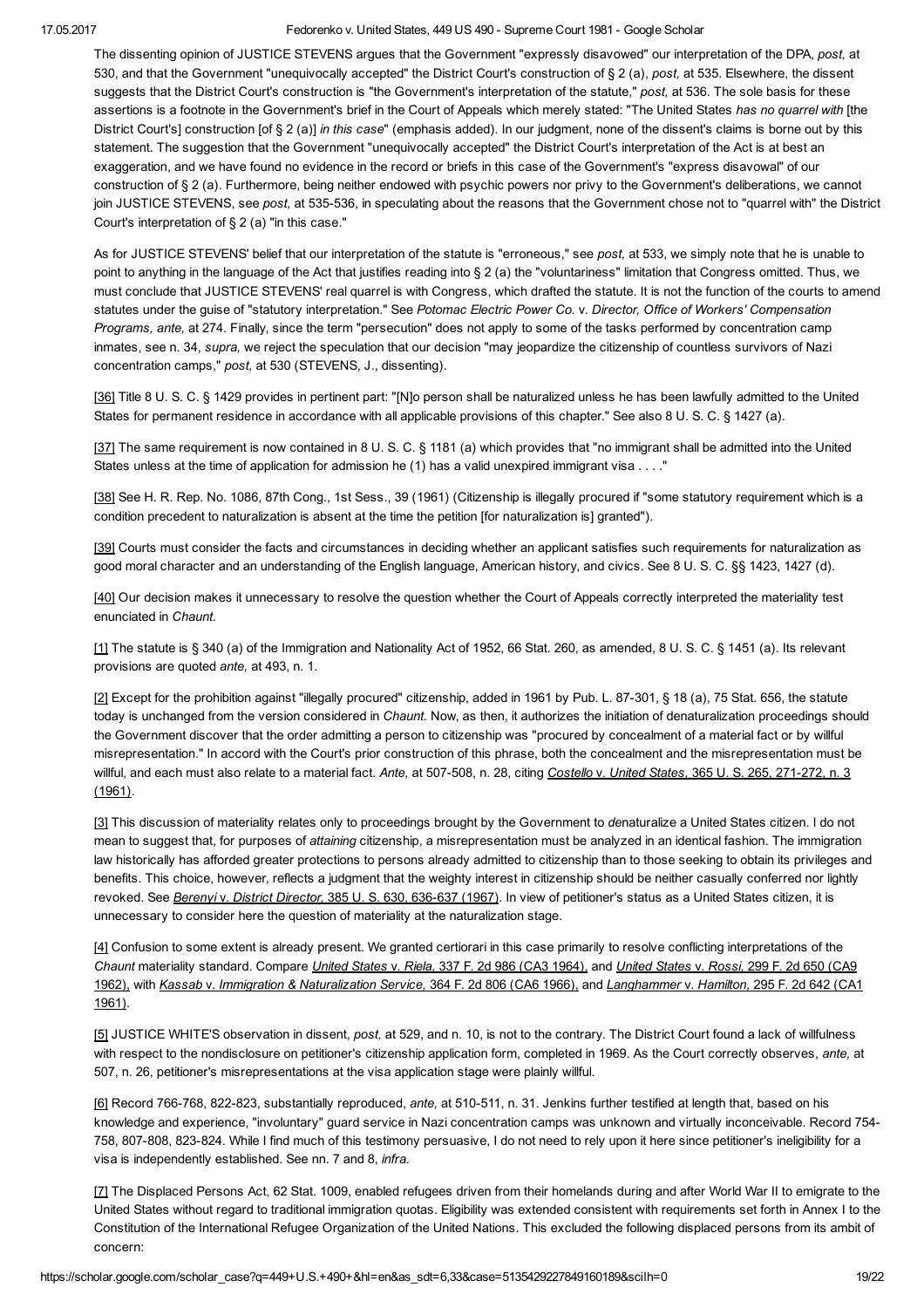"1. War criminals, quislings and traitors.

"2. Any other persons who can be shown:

"(a) to have assisted the enemy in persecuting civil populations of countries, Members of the United Nations; or

"(b) to have voluntarily assisted the enemy forces since the outbreak of the second world war in their operations against the United Nations." Annex I, Part II, 62 Stat. 3051-3052.

<span id="page-19-0"></span>[\[8\]](#page-9-8) Record 766-768. See also id., at 790 (concentration camp guards themselves understood that admission of their former status, without more, was enough to render them ineligible).

<span id="page-19-1"></span>[\[9\]](#page-9-9) Perez v. Brownell, 356 U. S. 44, 64 (1958) (Warren, C. J., dissenting).

<span id="page-19-2"></span>[\[10\]](#page-9-10) Schneiderman v. United States, 320 U. S. 118, 122 (1943).

<span id="page-19-3"></span>[\[11\]](#page-9-11) Nowak v. United States, 356 U. S. 660, 663 (1958).

#### <span id="page-19-4"></span>[\[12\]](#page-9-12) Schneiderman v. United States, 320 U. S., at 122.

<span id="page-19-5"></span>[\[13\]](#page-10-3) Under the "second test" in *Chaunt*, the Government is required to prove with respect to suppressed facts "that their disclosure might have been useful in an investigation possibly leading to the discovery of other facts warranting denial of citizenship." 364 U. S., at 355. The Court of Appeals in effect construes the word "possibly" to modify the entire following phrase. I believe the sounder construction is that adopted by the District Court, see 455 F. Supp. 893, 915916 (SD Fla. 1978), whereby the word "possibly" modifies only the first part of the ensuing phrase. Because what would "possibly" be discovered is not "facts which might warrant denial of citizenship" but "other facts warranting denial of citizenship" (emphasis supplied), the "second test" simply asks whether knowledge of the suppressed facts could have enabled the Government to reach the ultimate disqualifying facts whose existence is now known. See also 364 U. S., at 353 (second test stated as whether "disclosure of the true facts might have led to the discovery of other facts which would justify denial of citizenship").

<span id="page-19-6"></span>[\[14\]](#page-10-4) The dissent in *Chaunt* proposed its own standard, which it apparently believed was at odds with what the Court had adopted:

"The test is not whether the truthful answer in itself, or the facts discovered through an investigation prompted by that answer, would have justified a denial of citizenship. It is whether the falsification, by misleading the examining officer, forestalled an investigation which might have resulted in the defeat of petitioner's application for naturalization." Id., at 357. (Emphasis in original.)

The dissent also voiced concern that the Court, by imposing such a heavy burden of proof on the Government in denaturalization proceedings, in effect would invite dishonesty from future applicants for citizenship. Ibid. JUSTICE WHITE in dissent today expresses the same concern. Post, at 529. It of course is never easy to demonstrate the existence of statements or events that occurred long ago. Records and witnesses disappear, memories fade, and even the actor's personal knowledge becomes less reliable. While recognizing the arduous nature of the task, the Court nonetheless has insisted that the Government meet a very high standard of proof in denaturalization proceedings. Chaunt's rigorous definition of materiality, it is true, may occasionally benefit an applicant who conceals disqualifying information. Yet, practically and constitutionally, naturalized citizens as a class are not less trustworthy or reliable than the native-born. The procedural protection of the high standard of proof is necessary to assure the naturalized citizen his right, equally with the native-born, to enjoy the benefits of citizenship in confidence and without fear.

<span id="page-19-7"></span>[\[15\]](#page-10-5) Chaunt's prior activities involved distributing handbills and speaking in a public park, activities that merit a high degree of First Amendment protection. See also Schneiderman v. United States, supra (membership in Communist Party in the United States); Nowak v. United States, supra (same).

<span id="page-19-8"></span>[\[16\]](#page-10-6) Schneiderman v. United States, 320 U. S., at 166 (Rutledge, J., concurring).

<span id="page-19-9"></span>[\[1\]](#page-11-3) The District Judge's opinion contains a suggestion that the witnesses' identification of petitioner may have been a case of mistaken identity inasmuch as petitioner resembled another guard who had a position of greater authority. See 455 F. Supp. 893, 908.

<span id="page-19-10"></span>[\[2\]](#page-11-4) In view of the extensive references to Jenkins in the Court's opinion, some of the District Court's observations should be quoted:

"Unfortunately, and inexplicably, the Government did not find the Vice-Consul who approved defendant's application.

"Jenkins' testimony about the structure of the death camp organization was hardly expert and conflicts consistently with other evidence presented at the trial. For example, he testified that the Ukrainian guards had the same uniforms as the SS with only slightly different insignia. However, the unanimous testimony was the Germans wore their usual gray-green uniforms but the prisoner-guards didn't. He testified that the camp guards could get leave and get away from the camp and could transfer. The testimony was clear that they could not take leave (and go to Berlin, as Jenkins opined) but could only get a two-to-four-hour pass to visit a small village a couple of miles away.

.....

.....

"Jenkins also would have considered the kapos as excludable because they assisted the Germans. This is totally contrary to the reaction of every witness who survived Treblinka; each of the Israeli witnesses testified the kapos did only what they had to do and the witnesses were quite indignant when asked if they had ever testified against the kapos. The witnesses replied that there was no reason to do so. In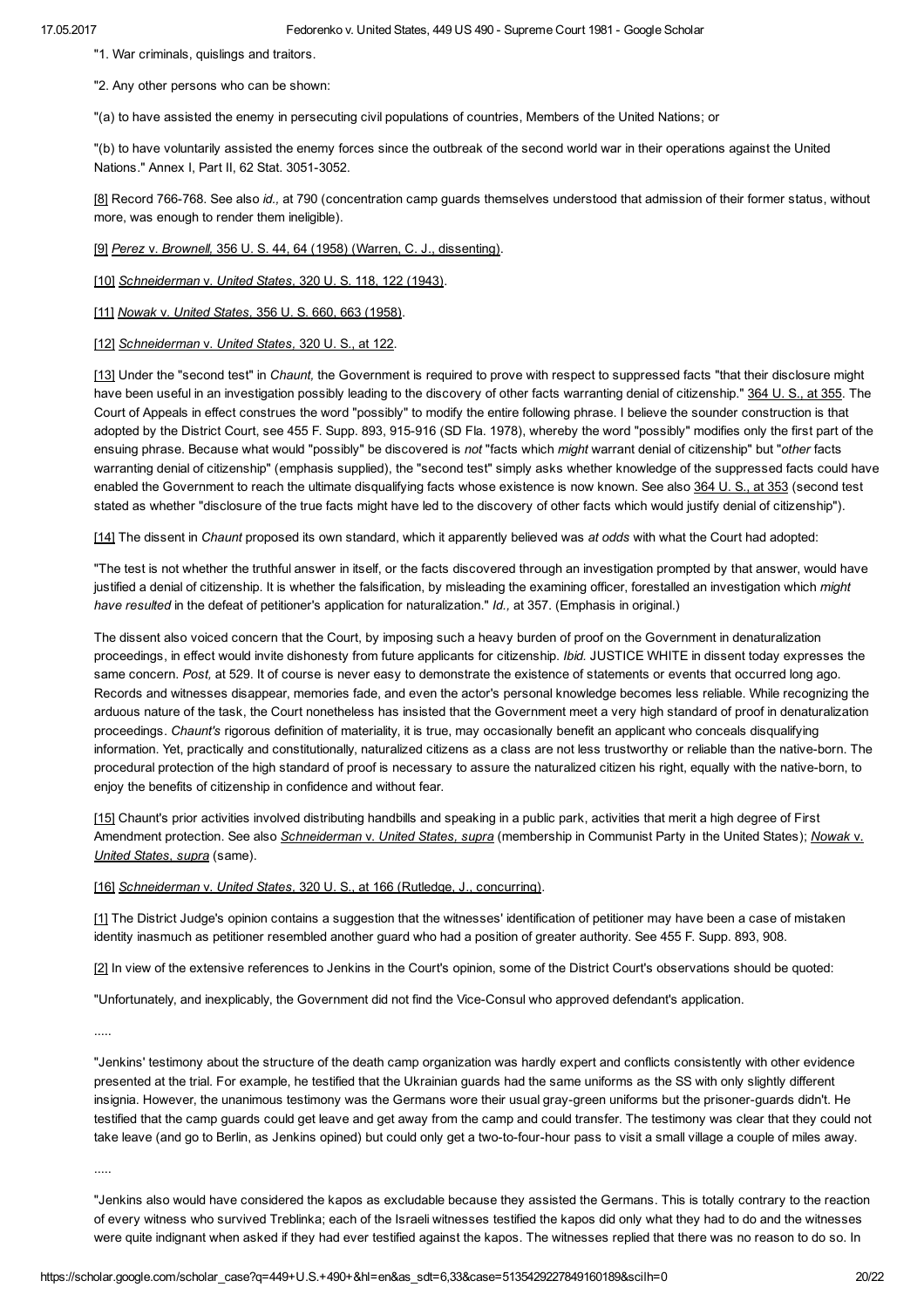addition, Jenkins speculated that the kapos were probably shot in 1945 during a period of retaliation, but the testimony was to the contrary." Id., at 911-913.

<span id="page-20-0"></span>[\[3\]](#page-11-5) In Count 4 of its complaint the Government alleged that petitioner did not truthfully answer the question on his citizenship application whether he had ever committed a crime. Having found that his service in Treblinka was not voluntary, the District Court concluded that petitioner's negative answer was truthful. In Count 5 of its complaint (as amended at a pretrial conference) the Government alleged that petitioner had a duty to disclose his guard service at Treblinka in answer to the following question:

"7. List your present and past membership in every organization, association, fund, foundation, party, club, society, or similar group in the United States and in any other place, and your foreign military service." The District Court concluded that because petitioner regarded himself as a prisoner of war, and because he had listed his Russian military service, this omission could not be considered willful. See id., at 917. That conclusion was certainly permissible; indeed it is arguable that the Treblinka guard service was neither the sort of "membership" in a club or organization nor the sort of "military service" that the question contemplated.

<span id="page-20-1"></span>[\[4\]](#page-12-3) One particular squad of Jewish prisoners was responsible for undressing the aged and infirm prisoners and leading them to the lazaret, the eternally burning pit, where they were shot. Record 287 (Kohn). One of the prisoners who worked in the camp stated when asked whether this squad "assist[ed] in bringing [prisoners] to their death": "We automatically assisted, all of us, but . . . it was under the fear and terror." Id., at 293 (Kohn).

<span id="page-20-2"></span>[\[5\]](#page-12-4) Two of the witnesses, Czarny and Boraks, testified that they did not recall or hear of any kapos beating prisoners, id., at 551, 686, and one witness, Epstein, did not see or hear of beatings inflicted by kapos. Id., at 1159.

<span id="page-20-3"></span>[\[6\]](#page-12-5) Moreover, the Court's distinction between the kapos and other Jewish workers on the one hand and the Ukranian guards on the other is based in large part on such factors as the issuance of a uniform and weapons, the receipt of a stipend, and the privilege of being allowed to leave the camp and visit a nearby village. These supposedly distinguishing factors are essentially unrelated to the persecution of the victims of the concentration camp.

<span id="page-20-4"></span>[\[7\]](#page-12-6) We also note that Vice Consul Jenkins, upon whose testimony the Court heavily relies, indicated that he would have considered kapos to be ineligible under the DPA if they could be proved to be "internal camp inmate collaborators." Id., at 828.

<span id="page-20-5"></span>[\[8\]](#page-12-7) Emphasis added. Footnote 11 on p. 17 of the Government's brief in the Court of Appeals states:

"The district court held that, in Section 2 (a), `persons who can be shown to have assisted the enemy' should be construed to read `persons who can be shown to have voluntarily assisted the enemy.' 455 F. Supp., at 913. The United States has no quarrel with such a construction in this case."

<span id="page-20-6"></span>[\[9\]](#page-12-8) Inasmuch as the Attorney General of the United States argued this case himself, presumably the decision not to question the District Court's construction of the statute was reached only after the matter had been reviewed with the utmost care.

<span id="page-20-7"></span>[\[10\]](#page-13-3) Under my interpretation of the Chaunt test, the Government should not prevail on the speculation that it might have been able to uncover evidence that petitioner committed war crimes while at Treblinka. Similarly, I would hold that the District Court's findings with respect to willfulness of alleged misstatements on petitioner's citizenship application were not clearly erroneous. See n. 2, supra. I surely would not rest decision in this Court on a de novo evaluation of the testimony of the witness Jenkins rather than the findings of the District Court.

<span id="page-20-8"></span>[\[1\]](#page-13-4) Section 340 (a) of the Immigration and Nationality Act of 1952, 8 U. S. C. § 1451 (a), quoted in pertinent part in the majority opinion, ante, at 493, n. 1, directs the Government to seek revocation of citizenship that was "procured by concealment of a material fact or by willful misrepresentation."

<span id="page-20-9"></span>[\[2\]](#page-13-5) Similarly, both the District Court and the Court of Appeals assumed that the Chaunt materiality test should be applied to the Government's claim that petitioner concealed material information when he applied for a visa.

<span id="page-20-10"></span>[\[3\]](#page-14-5) The majority asserts that the plain language of the statute compels the conclusion that § 2 (a) excluded all those who assisted the enemy in persecuting civil populations, even those who involuntarily assisted the enemy. The majority explains in a footnote that under § 2 (a) one must focus on whether the individual assisted the enemy in persecuting civil populations, ante, at 512-513, n. 34, rather than focusing on voluntariness. Yet one could argue that the words "assist" and "persecute" suggest that § 2 (a) would not apply to an individual whose actions were truly coerced.

<span id="page-20-11"></span>[\[4\]](#page-14-6) The Government did not contend that § 2 (a) of the Displaced Persons Act should be interpreted as excluding persons who involuntarily assisted the enemy in persecuting civil populations. Rather, it argued that the finding that petitioner had "involuntarily" served as a concentration camp guard was clearly erroneous. It therefore urged us to affirm on the ground that the first Chaunt test had been satisfied.

<span id="page-20-12"></span>[\[5\]](#page-14-7) In Chaunt the Court also observed that complete, honest replies to all relevant questions are essential, not only because concealed facts might in and of themselves justify denial of citizenship but also because "disclosure of the true facts might have led to the discovery of other facts which would justify denial of citizenship." 364 U. S., at 352-353.

<span id="page-20-13"></span>[\[6\]](#page-14-8) 455 F. Supp. 893, 915-916 (SD Fla. 1978).

<span id="page-20-14"></span>[\[7\]](#page-14-9) 597 F. 2d 946, 951 (CA5 1979).